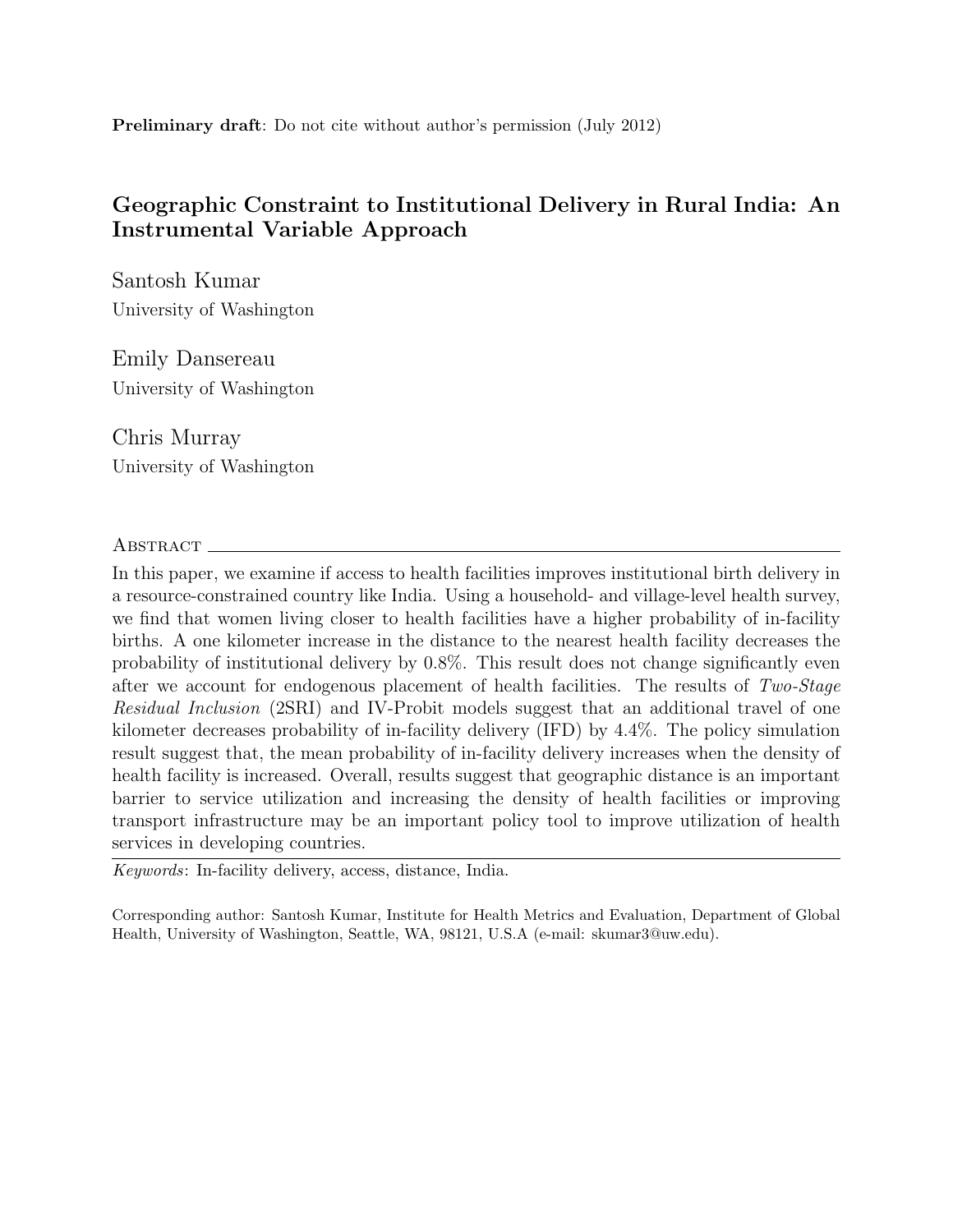## 1 INTRODUCTION

Safe delivery is an important indicator to monitor whether Millennium Development Goal 5 of reducing the maternal mortality ratio (MMR) by three quarters between 1990 and 2015 is on track. Much progress has been made on this front as the MMR declined globally by nearly 50% between 1990 and 2005, from 520 to 290 per 100,000 livebirths (Hogan et al, 2010). However, this global decline in maternal mortality masks the unequal progress across countries. The incidence of maternal deaths remains strikingly high in many countries in Africa and South Asia, including India, which faces one of the greatest burdens of maternal and neonatal deaths.

In 2008, more than 63,000 maternal deaths and 1 million neonatal deaths occurred in India, representing 20% and 30% of the global burdens, respectively (WHO, 2010). Most of these deaths occurred because women delivered in risky environments lacking life-saving equipment, hygienic conditions, and supervision by skilled attendants. Per the latest estimates, close to 60% of births in rural parts of India still occur at home in the absence of skilled birth attendants (IIPs, 2010).

Previous literature has identified three main types of barriers to health care service utilization: (1) delay in deciding to seek care; (2) delay in reaching an adequate health care facility; and (3) delay in receiving adequate care at that facility. This is cited as the "three delays" model in the literature (Thaddeus and Maine, 1994). Delay 1 relates to lack of health related knowledge; delay 2 is caused by physical inaccessibility (distance) of facilities, lack of transportation, difficult terrain and high travel costs; and delay 3 occurs due to inadequate availability of equipment, drugs, and medical staff.

In this paper, we focus on delay 2, which is related to access to health facilities, and in turn to geographic distance. Distance is known to be one of the most important non-monetary barriers that impedes access to healthcare in rural areas. Large geographic distances to a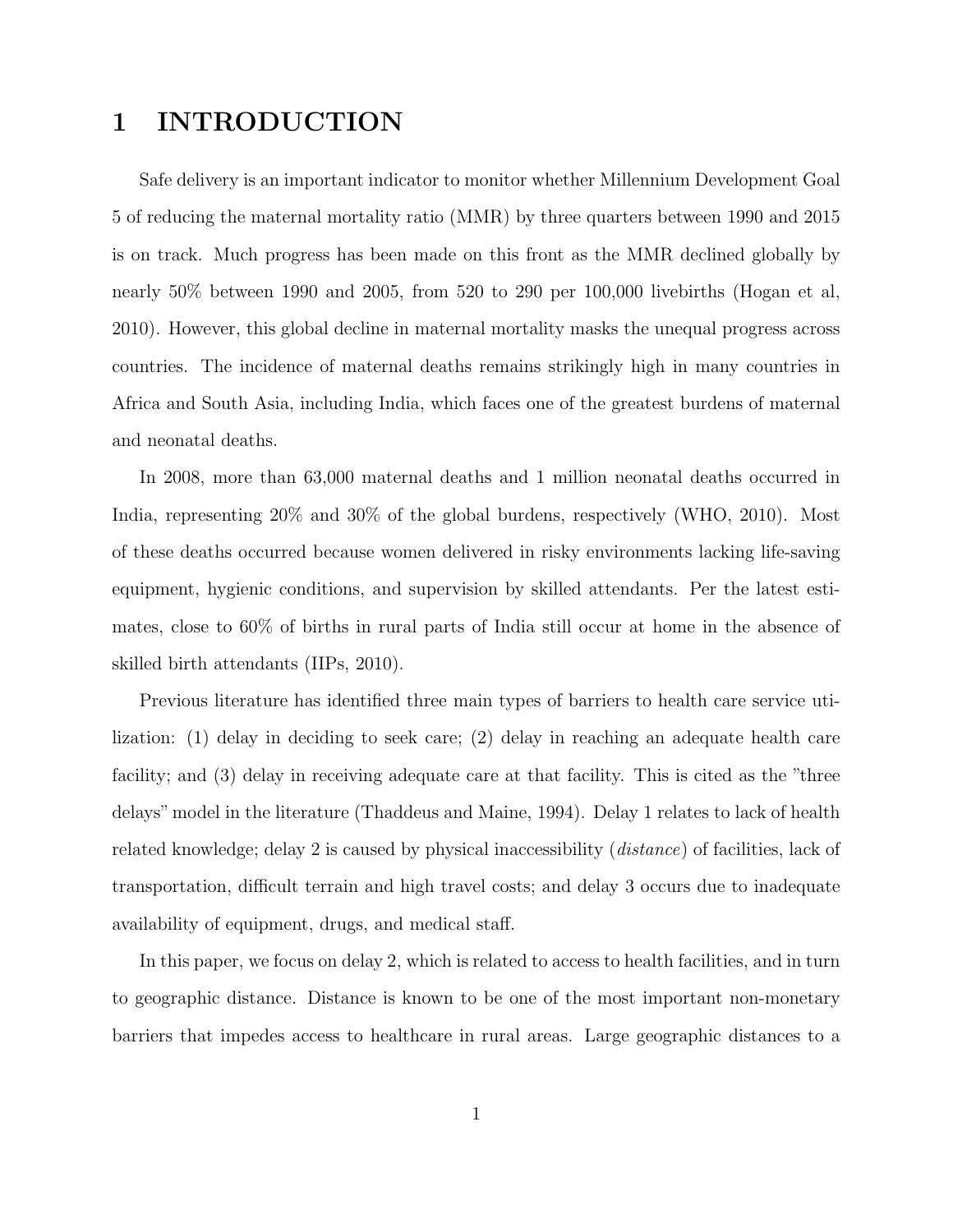healthcare provider coupled with a lack of transportation facilities can adversely affect the utilization of health services and health outcomes (Sarma, 2009). Previous studies have not studied Delay 2 much and very little is known about the causal impacts of distance on healthcare utilization. The objective of this paper is to explore the relationship between the distance to the nearest health facility and institutional delivery in rural India, as there is very little evidence on this link in India, which relies heavily on a decentralized public health system.

To what extent distance to health facilities affects utilization of health services and health outcomes is an empirically open question and depends greatly on contextual factors. For instance, geographical distance may become irrelevant in a setting with high-quality health and transport infrastructures (Matthew et al., 2005). Some studies have shown that households are keen to travel longer distances for high-quality care, and there is some evidence of a distance-quality trade-off (Collier, Dercon, and Mackinnon, 2002). This study suggests that because usage of health facilities is sensitive to the quality of health care and not just to distance, additional expenditure on improving service delivery quality will be more cost effective than increasing the density of service provision.

However, these findings may not apply in a setting plagued with limited health services, inadequate transport infrastructure, and poor populations, such as rural India. In such settings physical access often presents a fundamental and insurmountable barrier to accessing adequate care at birth and therefore plays a central role in sustaining high maternal mortality (Gething et al., 2012). Furthermore, distance may also contribute to delay 1 in the three delays model by discouraging women from even trying to seek care.

Rural households are particularly deprived as they often lack efficient means of transportation. Even among women who do reach a facility, some are almost beyond help by the time they arrive (Ronsmans and Graham, 2006). Some research (including in India) has found that geographical access is more important than socioeconomic factors for the usage of maternal health services, particularly in rural areas with limited health services (Sawh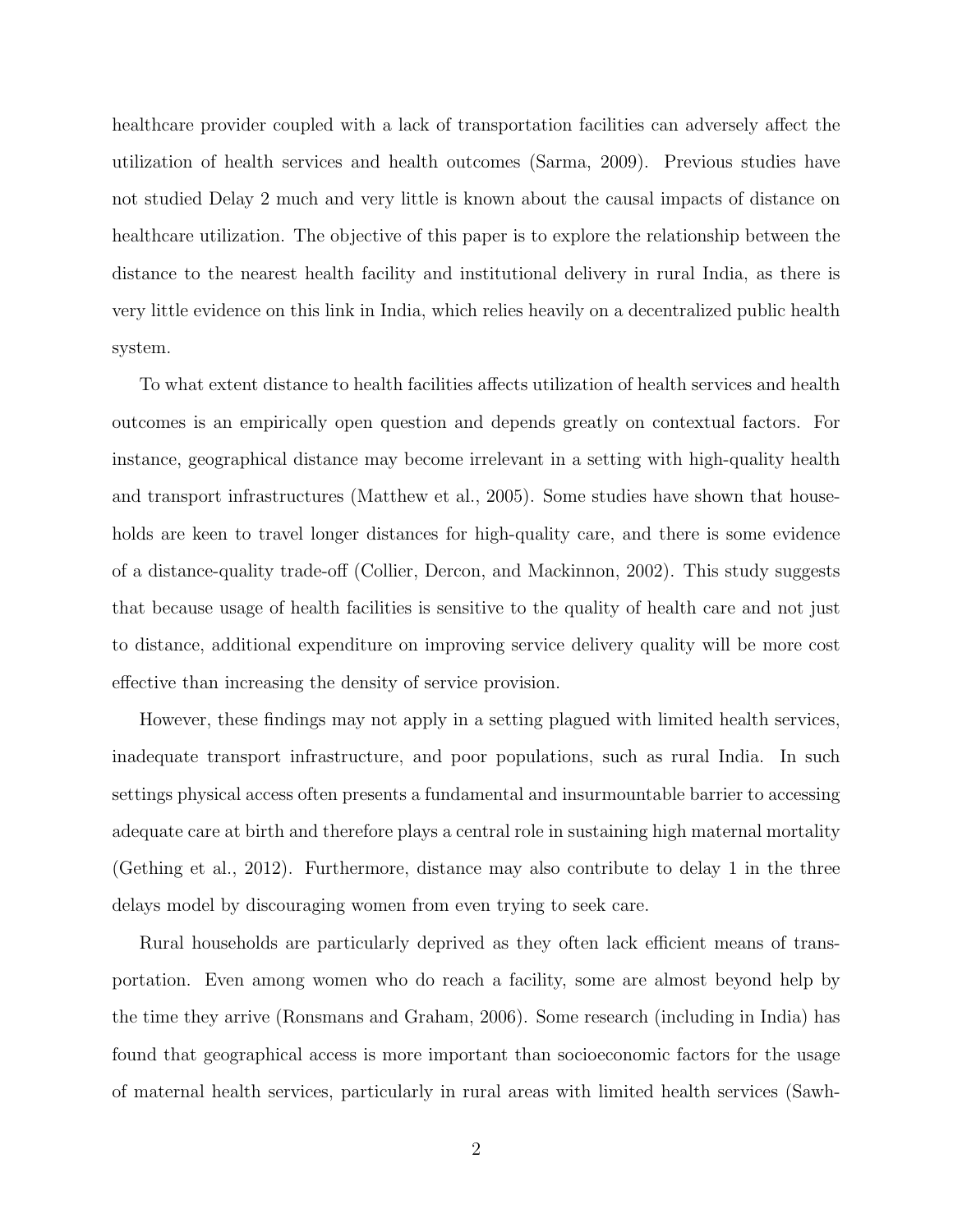ney, 1993; Elo, 1992). Another study found that the distance to the nearest hospital was an important determinant of institutional delivery in rural India, although they identified wealth status as the most influential factor (Kesterton et al., 2010). While estimating the demand for outpatient care, Sarma (2009) found that distance to formal health care facilities negatively impacted the health care demand and the effect was modified by access to transport. In a similar study in Zambia, distance was found to have a negative impact on the probability of seeking professional care (Hjortsberg, 2003).

Against this background, the primary aim of this study is to assess the importance of the distance to the nearest health facility in determining the place of delivery (facility vs home), while also examining the influence of socio-economic status, mother's age, mother's education, mother's religion and region. We also take into account factors that modify the impact of distance, including access to roads and motorized vehicles.

Due to a lack of suitable data, very few studies that is nationally representative, have examined the effect of distance on maternity care after controlling for individual and householdlevel variables. The majority of health surveys do not contain information on the distance to health facilities. The recent Demographic and Health Surveys (DHS) have collected geographic coordinates, but the scrambled nature of GIS coordinates makes their use prone to errors and inconsistent. Fortunately, we have access to data that provides more reliable information on the distance from a village cluster to the nearest health facilities. Specifically, we use the District Level Household Survey (DLHS-3), implemented in 2007-2008 in all Indian districts, to test the hypothesis that better access to health facilities improves the probability of an in-facility delivery (IFD).

This study contributes to the existing literature on barriers to access to health care and utilization of health services. This is especially relevant in a resource-constrained setting where access to health care is not universal. This paper has four main strengths and differs from previous studies on these four dimensions. First, the data used in this study measure distance well, while very few other household data have distance measures. Second, the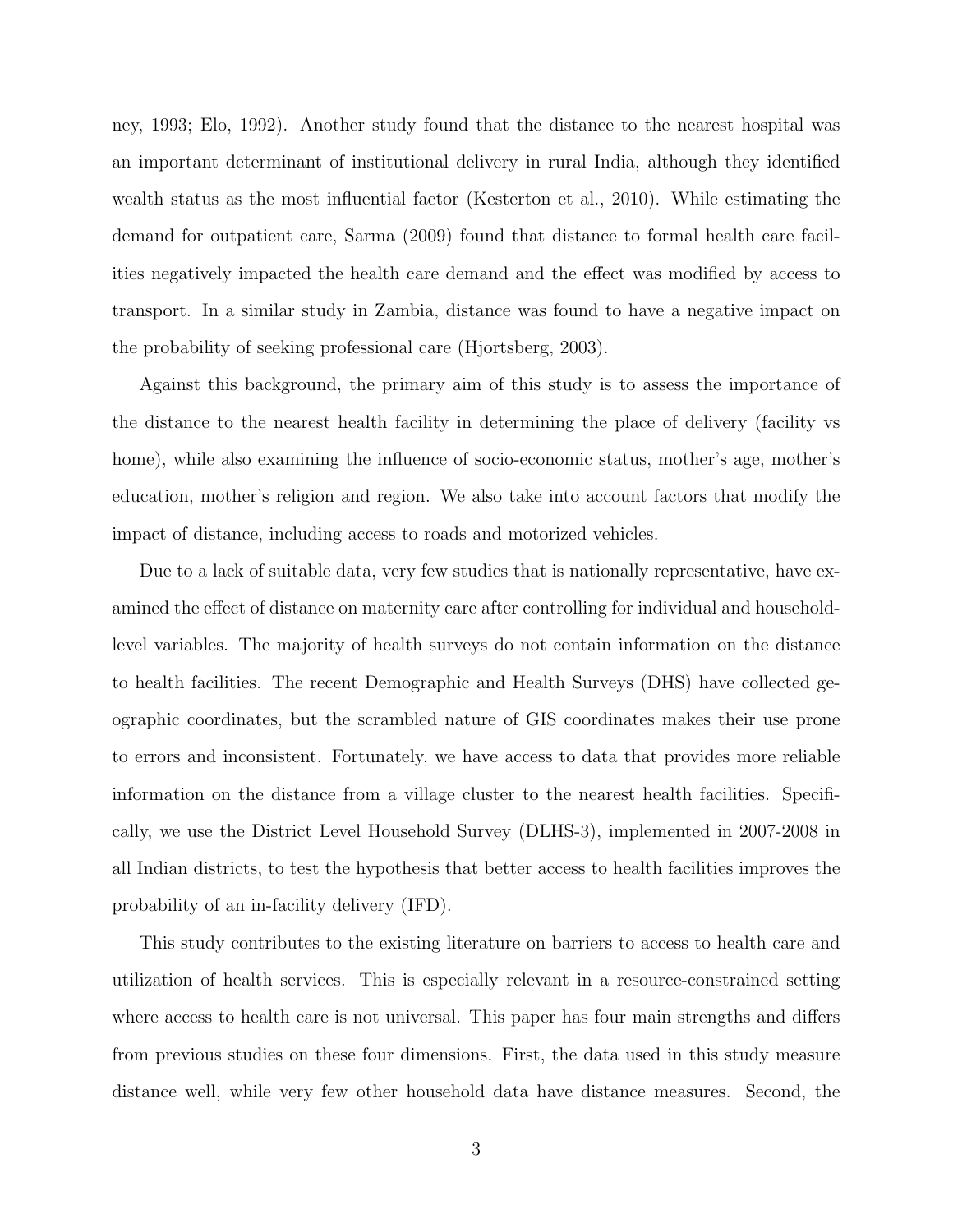strength of this paper also lies in the large sample size. Most of the previous studies are either case studies or are focused on one particular region of a country. In contrast, our study uses a recent nationally representative survey and includes close to 200,000 births. The most similar national analysis for India was conducted using national family Health Survey (NFHS) 1 & 2 data collected in 1992 and 1998 respectively (Kesterton et al., 2010). The sample size in this study was less than 22,000 births, far less than the sample size of our study. Third, to the best our knowledge, this is the first study that tackles the endogeneity issues head on and provides a robust causal relationship between distance to facility and IFD. Finally, the study also contributes to the debate on relative importance of access versus quality of care. Policymakers in developing countries are deciding whether to spend resources in increasing the density of facilities or improving quality of care in existing facilities.

The remainder of this paper is organized as follows: section 2 presents the empirical methodology adopted in this paper, section 3 describes the data, section 4 presents the main results and finally section 5 concludes and discusses policy implications.

# 2 EMPIRICAL FRAMEWORK

This section describes the empirical methodology estimated in this study to test the causal effect of distance to closest health facility on IFD. Since, our main outcome variable, IFD, is binary, we first estimate the following probit model:

$$
P(IFD_{ivd} = 1) = \phi(\alpha + \beta_1 DIST_v + \beta_2 X_{ivd} + \theta YOB_i + \mu_d + \epsilon_{ivd})
$$
\n(1)

where  $IFD_{ivd}$  is a binary variable indicating IFD by women i, DIST is distance to nearest health facility in kilometers,  $X_{i\alpha}$  is a vector that includes household and village-level variables as described below, YOB is year of birth dummies capturing the time trend,  $\mu_d$  is a fixed effect unique to a district that captures the time-invariant differences across districts. Finally  $\epsilon_{ivd}$  is the error term that captures the impact of all other unobserved variables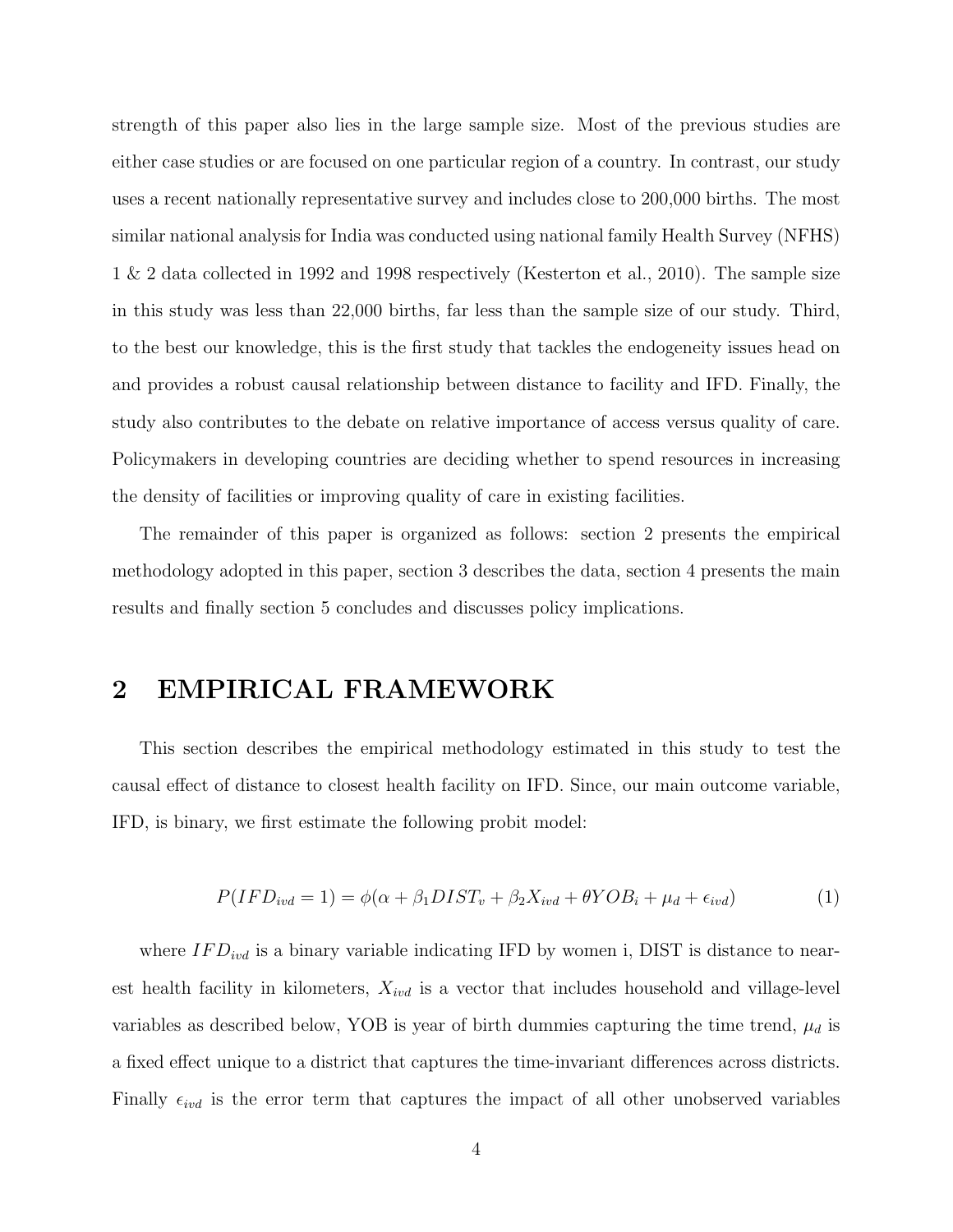that vary across individuals, villages, and districts and  $\phi$  is the standard normal cumulative distribution. All models use survey weights to account for sample design and population weighting and standard errors are adjusted for clustering at the district level.

 $X_{ivd}$  represents characteristics of women, households and village, such as mother's age at birth; mother's education; whether the household belong to schedule caste/tribe; religion; household wealth quintile; whether the household possess motorcycle/car/truck; JSY payment, and finally whether the village is connected to an all weather road.<sup>1</sup> In-facility delivery includes births in private as well as public health facilities. Eq. (1) is estimated in STATA/SE 11 using the "probit" command and marginal effects are estimates using the "margins" command.

Distance to nearest health facility (DIST) in Eq. (1) is a continuous variable and is measured in kilometers. The village module of the DLHS-3 survey reports the distance from the village to each type of facility in kilometers.<sup>2</sup> We also estimate a variant of model  $(1)$ that uses distance as a categorical rather than continuous variable. DIST is divided into three categories: less than 5 kilometers, between 5 and 10 kilometers, and greater than 10 kilometers, with less than 5 kilometers as the reference category.

Our preferred model is Probit, nevertheless for comparison we also estimate a Linear Probability Model (LPM) wherever possible. Previous studies have shown that if goal of the study is to estimate the average effect, which we often are interested in, LPM and Probit provides qualitatively similar results.<sup>3</sup>

Under the assumption that distance to the nearest health facility is purely exogenous, the probit estimates in equation (1) provides the causal estimate of access on IFD. However, this assumption is unlikely to be true as facility placement may not be plausibly random. Although many previous studies have assumed distance to be an exogenous variable, one

<sup>&</sup>lt;sup>1</sup>Janani Surakhsa Yojana (JSY) is a conditional cash transfer scheme to promote birth in a health facility. <sup>2</sup>The village questionnaire reports distance to nearest government dispensary, primary health center

<sup>(</sup>PHC), community health center (CHC), district hospital (DH), private clinics, and private nursing home. <sup>3</sup>Angrist and Pischke (2009, Chapter 3) show that LPM is a good option for different kinds of limited

dependent variables. Hellevik (2009) also makes a compelling case for choosing LPM over logit or probit.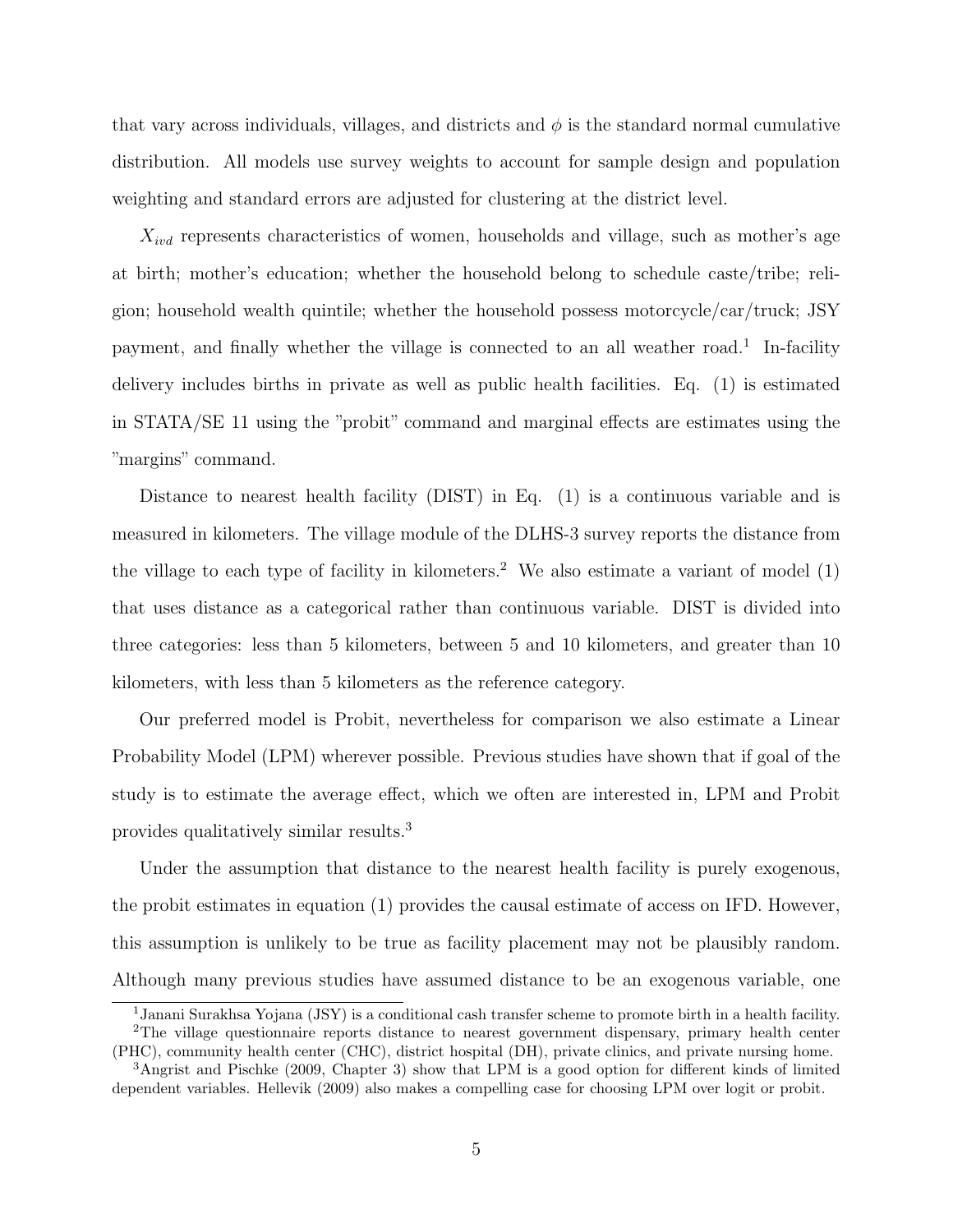could still argue that the placement of health facilities may be non-random. Health facilities may have been set up in areas that have poor health outcomes and high morbidity burdens. Endogeneity of DIST may also be due to measurement error and unobserved heterogeneity. There could be unobserved omitted variables that may affect the outcomes and placement of the health facilities. For example, a village with a larger, educated and political active population could attract health facilities and may also have better outcomes due to higher health knowledge and better health behavior of the population. This will bias the estimates in equation (1).

This discussion suggests that the exogeneity assumption for DIST in (1) may not be true. Therefore, we attempt to deal with these concerns by employing instrumental variable estimation (IV) to consistently estimate the causal impacts of DIST on IFD. Instrumental variables (or instruments) are variables which (i) are correlated with the endogenous variable (distance to the nearest health facility) and (ii) are not correlated with the error term in the outcome equation. If these two conditions are satisfied, then one can identify and estimate a consistent estimate of causal effect of distance on IFD.

There are many variants of IV estimation for binary dependent variable, including twostage residual inclusion (2SRI), IV-Probit, IV-LPM, and full information maximum likelihood (FIML) bivariate probit. Bhattacharya et al. (2006) reviewed the latter three estimators and showed that in a test on simulated data, the IV-Probit and IV-LPM estimators exhibited greater bias than the 2SRI and FIML estimator even in the presence of misspecification of the distribution of the error terms. Thus, the 2SRI estimator appears to be a good choice for this analysis, however as a robustness check, we also estimate IV-Probit and IV-LPM.

We estimate 2SRI model as suggested by Terza et al. (2008). The basic empirical model for our analysis is

$$
DIST = \alpha + \beta_1 Z_v + \beta_2 * X_{ivd} + \theta YOB_i + \mu_d + \epsilon_{ivd}
$$
\n<sup>(2)</sup>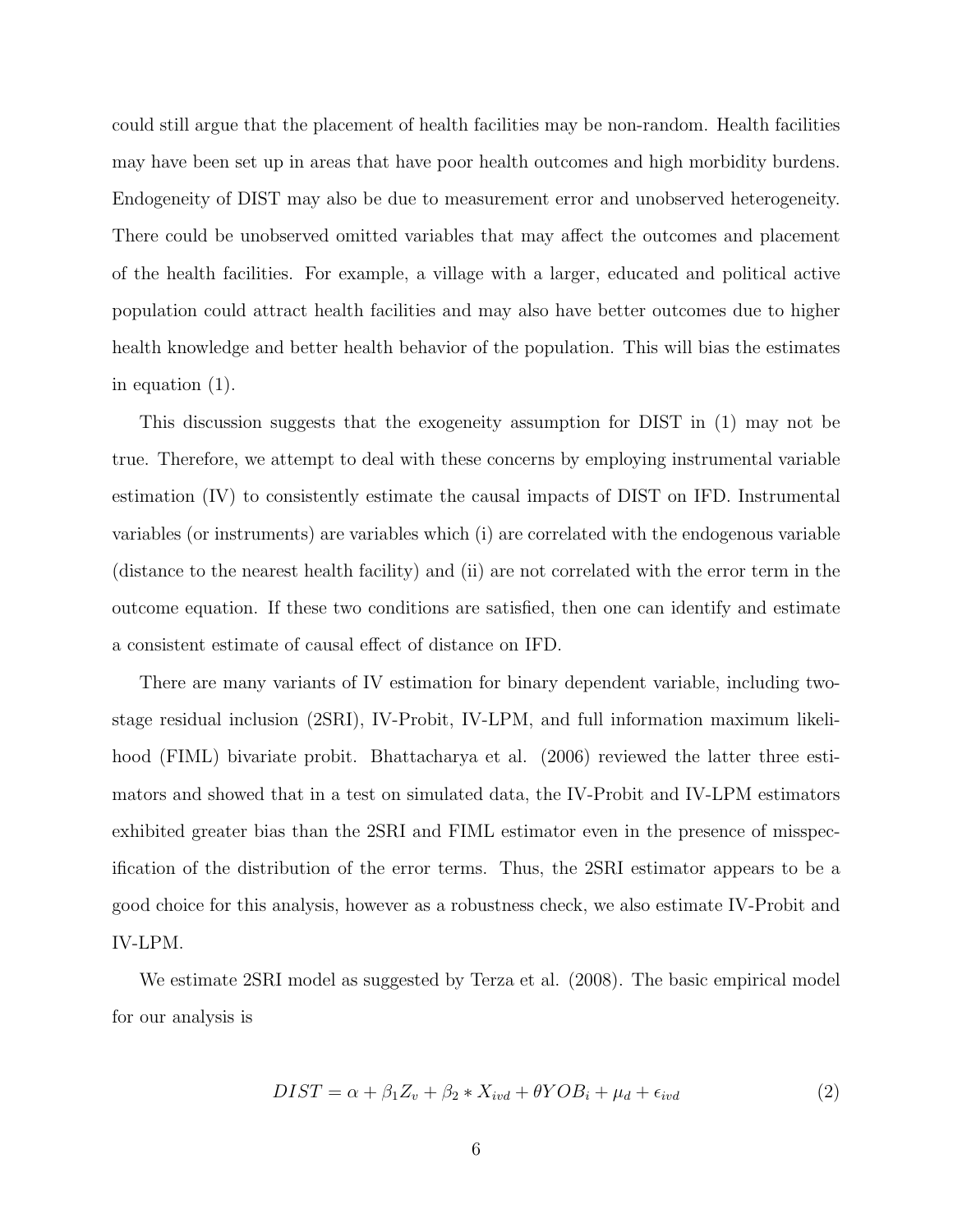$$
IFD_{ivd} = \alpha + \beta_3 \widehat{D} IST_v + \beta_4 * X_{ivd} + \theta YOB_i + \mu_d + \epsilon_{ivd}
$$
\n(3)

Eq. (2) is the first stage regression where the endogenous variable, DIST, is regressed on the instrument (Z) and other exogenous variables. In the second stage (Eq. 3), the outcome, IFD, is regressed on the predicted value of the endogenous variable, DIST, from the first stage (Eq. 2) along with other exogenous variables. For 2SRI, the endogenous DIST variable and the predicted residuals from the first-stage estimations are included in the second stage.<sup>4</sup>

 $X_{ivd}$  in Eq. (2) and (3) is the same set of controls used in Eq. (1) that are assumed to be exogenous. The parameters in Eq. (3) are identified uniquely by the assumption that the instrument Z does not belong in Equation (3) i.e. assumption (ii) above. The excludability of the instrument Z from (3) is an assumption that is inherently un-testable since one can never observe the error term and so one has to rely on a priori reasoning to justify the assumption. Since, our IV model has one endogenous variable and one instrument, the model is exactly identified and there is no need for an over-identification test.<sup>5</sup>

The bias in the OLS estimates is not a *priori* established. For instance, an area with higher density of facilities (less distance) may also have better health behavior. In this case, the actual effect of distance will be underestimated. By contrast, if facilities were placed in areas with high disease burden, then the actual effect of distance will be overestimated. Consequently, it is not easy to correctly estimate the effect of distance on in-facility delivery by using OLS regression model.

Instrument: Finding good instruments for DIST is key in instrumental variables estimation. Valid instruments should affect DIST significantly, but only indirectly affect IFD through its direct effect on DIST. We chose instruments based on the prior studies in which DIST is an endogeneous variable. In development economics literature, a widely used instrument for distance to schools is distance to other village-level infrastructures. For example,

<sup>4</sup>We use "IVPROBIT and IVREG2" command, respectively, in STATA/SE 11 to estimate the IV-Probit and IV-LPM models.

<sup>5</sup>Angrist and Krueger (2001) is an accessible overview of the IV technique.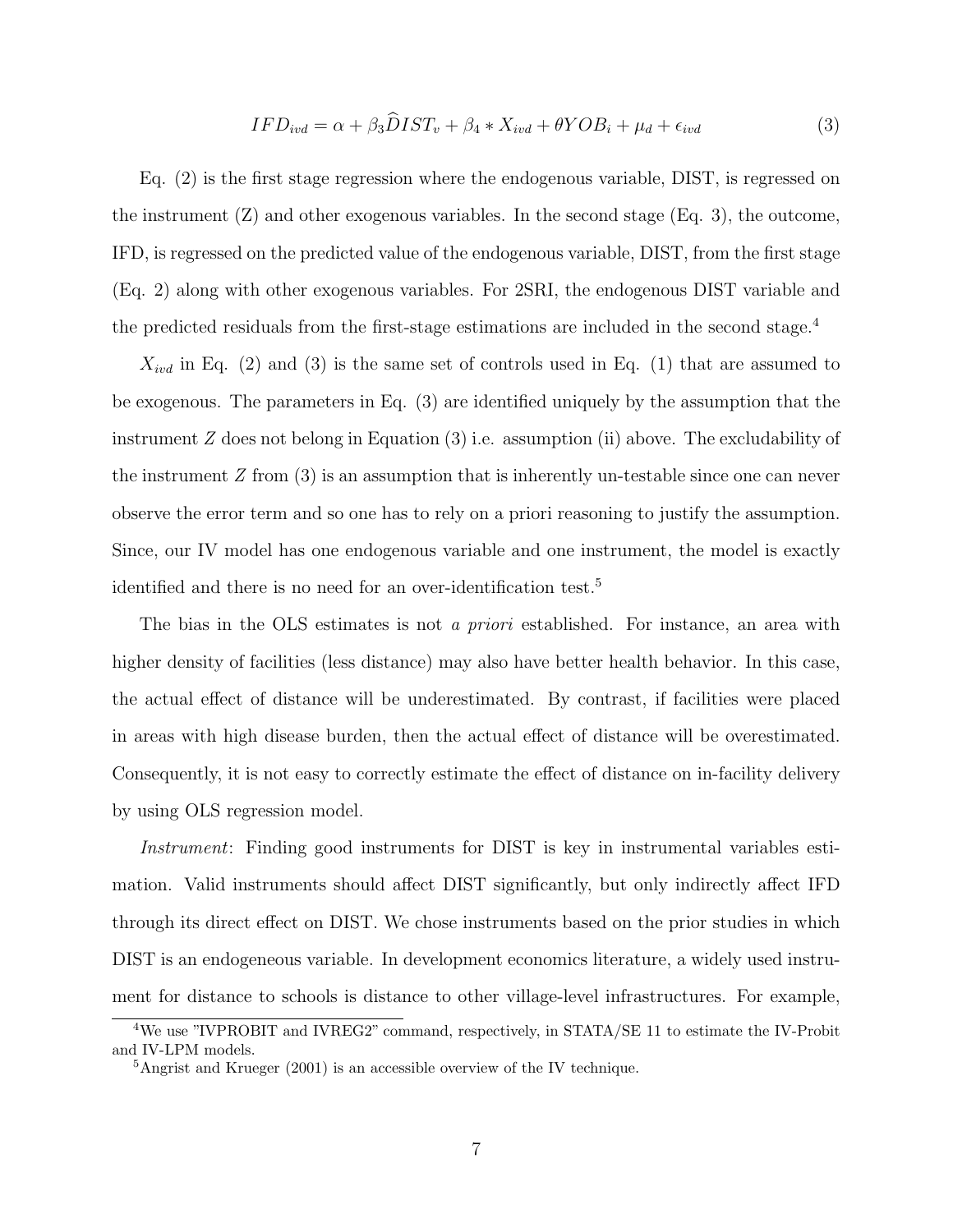while examining the effect of school supply constraints on educational outcomes in Ghana, Lavy (1996) used distance to a public telephone and post office as instruments for distance to middle school. Similar in spirit, Mukhopadhyay and Sahoo (2012) have constructed an index variable by Principal Component Analysis (PCA) that includes distance to the nearest telephone booth, police station, public distribution shop and bank and used this index to instrument the distance to nearest school.

Following this strand of literature, we use distance to non-health institutions of development as the instrument. Specifically, we construct an index variable using PCA that includes distance to the nearest town, distance to the district headquarter, distance to the nearest railway station, and distance to the nearest bus stop. The implicit assumption is that improving access to village facilities is correlated with the opening of health facilities but has no direct effect on IFD once we have controlled for other regressors.

### 3 Data

We use data from the third waves of the DLHS-3, which is a health survey covering family planning, maternal and child health, reproductive health of ever-married women and adolescent girls, and use of maternal and child health care services. The survey is representative at the district level. DLHS-3 was implemented during 2007 and 2008, interviewing 643,944 ever-married women between 15 and 49 years of age from all 611 districts and 34 states in India. Every woman was asked about her fertility history in the five years preceding the survey (since January 1, 2004). Out of the 643,944 ever-married women interviewed, 504,272 (78%) resided in rural areas and 177,294 women had given birth in the last five years. After dropping observation with missing values, the final analytical sample comprises of 158,897 women. The household and women survey is integrated with the village and facility survey.

In the women module, for the last live/still births born during the three years preceding the survey, women were asked where (place) their children were born, who assisted during the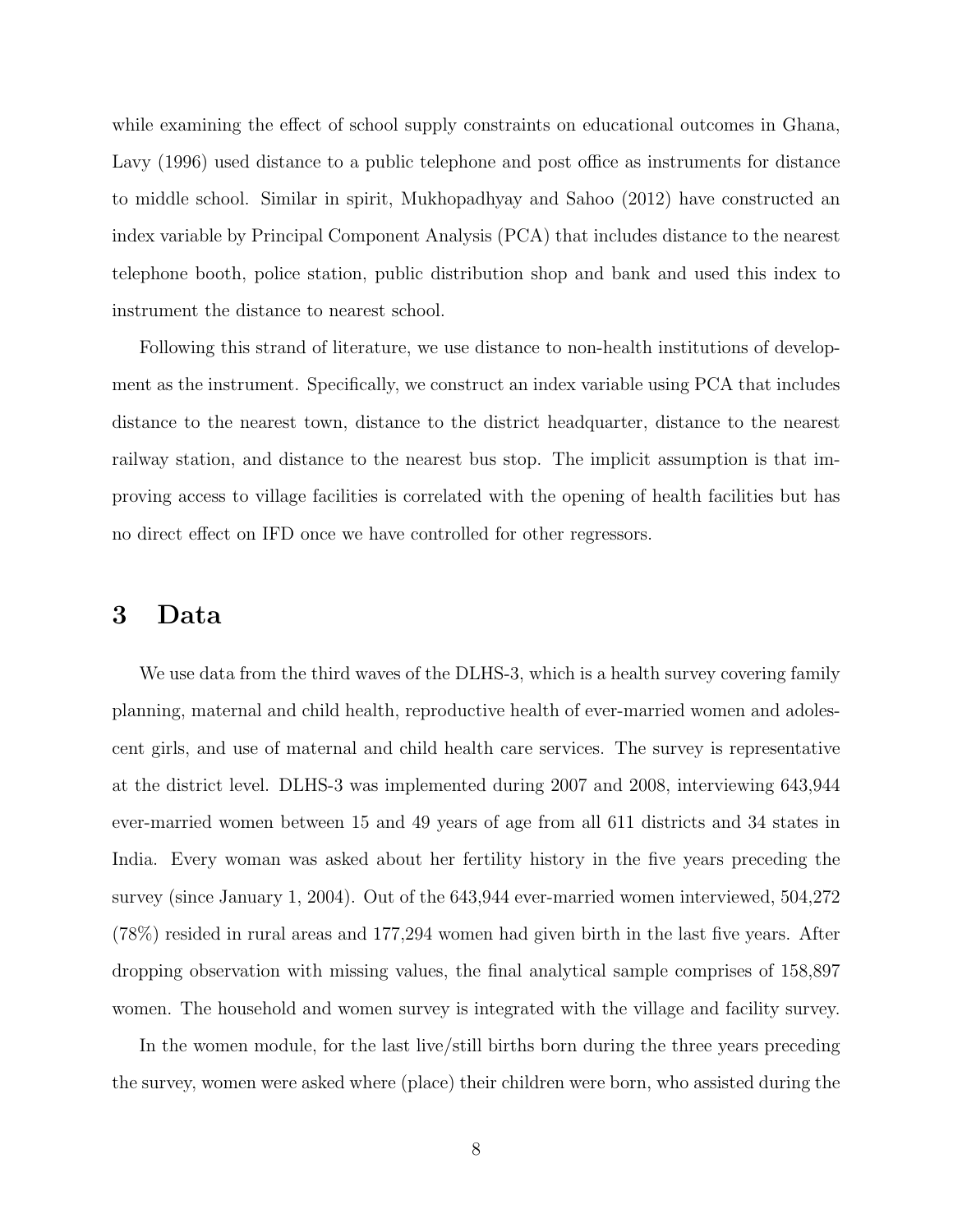delivery, characteristics of delivery, and any problems that they faced during the delivery. We used the information on place of the last delivery to construct our outcome variable. IFD is our main outcome variable that includes births either at public and private health facilities. The reference category is out-of-facility delivery which includes non-institutional births mainly at home. We exclude births in sub-centers, ayush clinics and non-governmental organization/trust clinics, as less than 1% of births were recorded in these facilities.

The main independent variable is the distance to the nearest public or private health facility. We use information on the distance to different types of health facilities collected in the village survey. The village module gathered information on distance to the nearest PHC, CHC, DH, private nursing home, and private doctors. The distance is measured from the village center and is reported in kilometers. The average distances to the nearest PHC, CHC and DH are is 9.06 kilometers, 17.66 kilometers and 32.57 kilometers, respectively. The average distances to the nearest private clinic and private hospital are 10.38 kilometers and 18.69 kilometers, respectively. The identifying assumption in our paper is that women visit the nearest health facility for delivery care, or that access to a nearby facility helps with referral to a higher-level facility.

Furthermore, we additionally control for potential confounders that may affect the outcome variable IFD. In India, utilization of health services varies greatly by social groups and caste, so we included household caste and religion as other explanatory variables. Previous research has also shown that mother's age and education are dominant predictors of facility delivery. To capture this, we add mother's age at birth of the last child and mother's education in our model. An asset-based wealth index is also included to capture the importance of financial resources in delivery care. Finally, we also include access to a drivable road and ownership of a car or motorcycle to capture the effect of transport barriers on IFD. Sampling weights are used in the regression models to account for sampling design.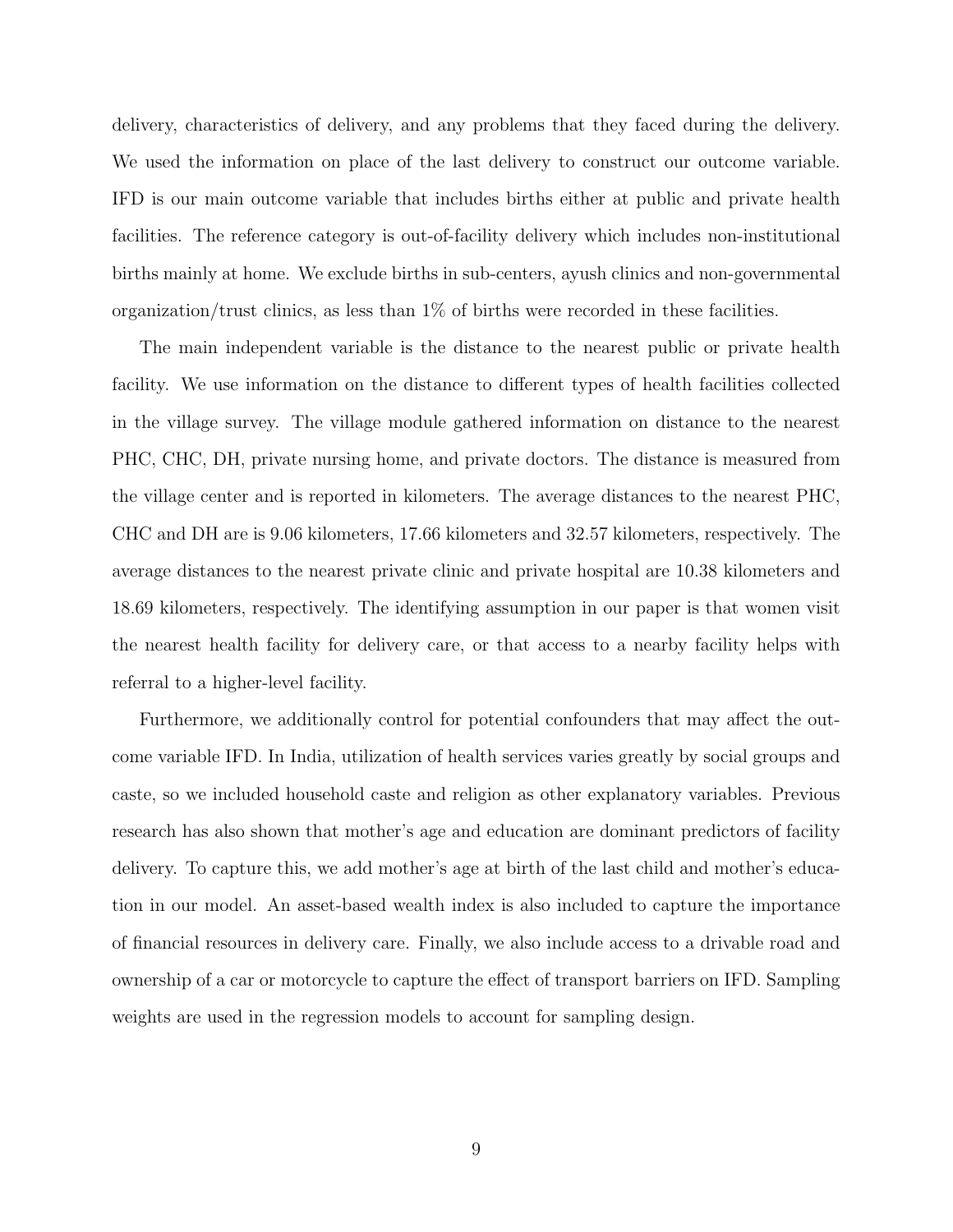## 4 RESULTS

#### 4.1 Summary statistics

Table I provides the means and standard deviations for the variables used in the analysis. The institutional delivery rate is 36%, implying that 64% of births occur at home under risky and unsafe environments. The mean distance to the nearest health facility is 4.93 kilometers (this includes public as well as private facilities). About 58% of the women in rural India live within 5 kilometers of health facility and a quarter of women live between 5 to 9 kilometers. For 18% of women, the nearest health facility was located beyond 10 kilometers.

The IFD delivery rate is highest in the 0 to 4 kilometer category. About 42% of women living within 5 kilometer of health facility gave birth at the facility while the IFD rate was 32% and 26% for women living between 5 and 9 kilometers and more than 10 kilometers away from the nearest facility respectively. The average distance to PHC is 8.70 kilometers and the mean distance to district hospital is 34 kilometers.

The average age at birth was 25 years and about 34% of the women completed primary school, while only 7% of the women completed secondary school (more than 10 years of schooling). The majority of the women are Hindu and belong to disadvantaged social groups (SC/ST, 40%). Very few households had access to a car or motorcycle (2%), but the majority of the villages were connected with an all-weather drivable road (85%). About half of the sample (50%) belong to the bottom two wealth quintile categories implying that poor women constitute the major portion of the sample.

[Table I]

### 4.2 Reasons for non-institutional delivery

Table II presents the percentage distribution of women according to the main reasons for not going to the health facility for delivery. The table provides some suggestive evidence of the effect of facility distance on delivery care. Women whose last delivery was not at the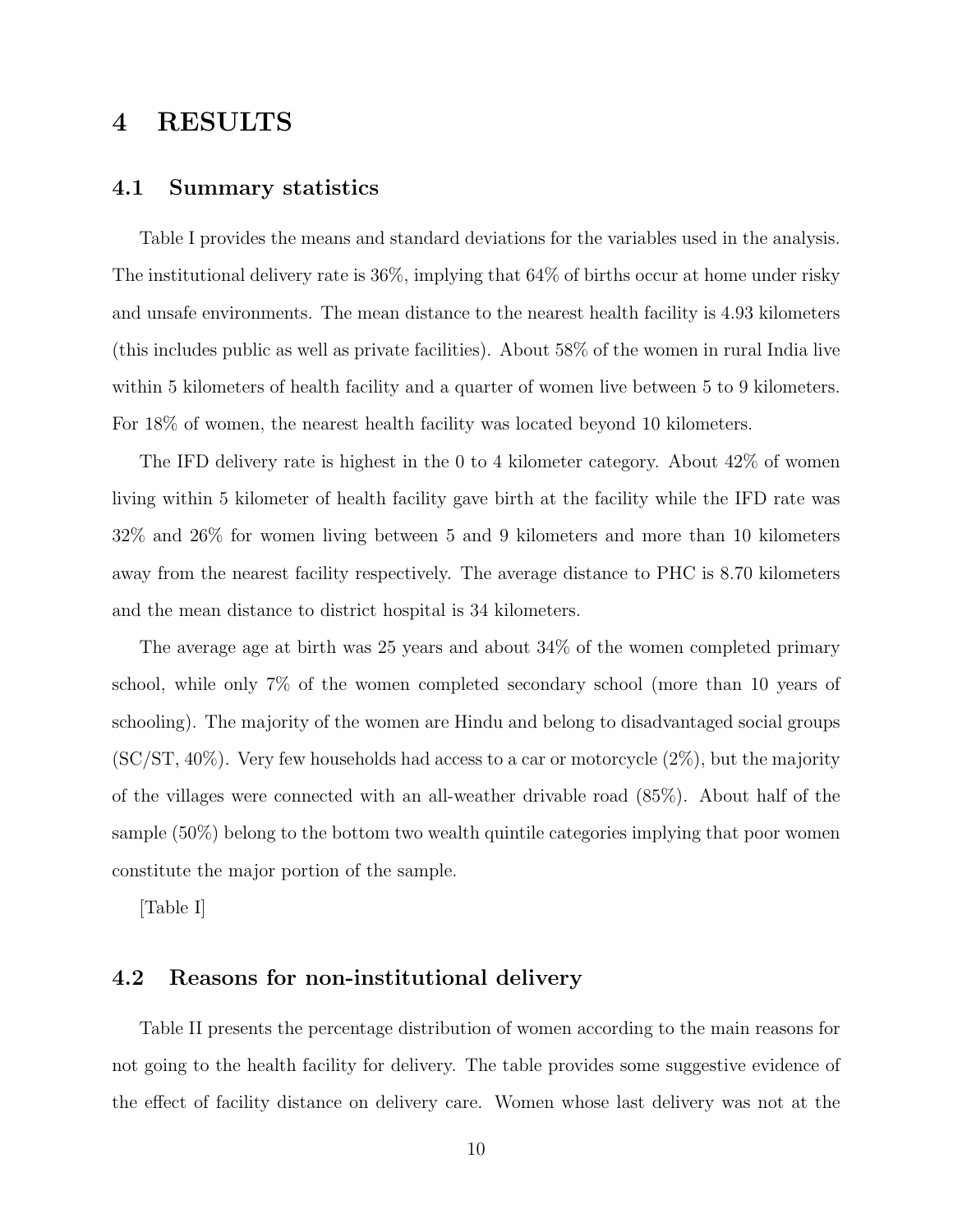facility were asked the main reasons for not going to the facility. Surprisingly, 35% of women thought visiting health facility was not necessary and another 24% mentioned scarcity of time as the main reason. In terms of financial barriers, about 24% women said that the cost was too high. Distance and transport barrier were highlighted by about 12% of women.

Although some caution must be exerted in drawing inferences based on subjective responses, these figures appear to suggest that distance is perceived as one of the bottlenecks in IFD in rural India. We now turn to a more formal analysis of the effect of distance to the nearest health facility on IFD.

[Table II]

#### 4.3 Regression results

Table III presents results from two models where distance to nearest health facility (DIST) is the main covariate of interest and probability of in-facility delivery (IFD) is the main outcome. The first model is the LPM and the second model is the standard probit model. In addition to the possible confounder variable, columns (2) and (4) include district fixed effects to account for time-invariant district characteristics.<sup>6</sup> Marginal effects (M.E.) are reported in columns (3)  $\&$  (4). The coefficients for distance in all the four columns are negative and statistically significant, suggesting that distance to the nearest health facility is inversely associated with the probability of in-facility delivery.

As per the results in column (1), a one kilometer increase in the DIST results in a 0.5 percentage point reduction in the probability of IFD; the coefficient is statistically significant at the 1% level. Given that the mean IFD is 36%, this means a decrease in IFD by 1.4% (0.005/0.36). The coefficients on road access and ownership of a car/motorcycle are positive and statistically significant at 1% level (column 1).

Inclusion of district fixed-effects reduces the coefficient by half, suggesting that districtlevel characteristics are also important in explaining the variation in IFD (column 2). The

 $^6\mathrm{We}$  do not report the coefficients for such variables to keep the presentation simple.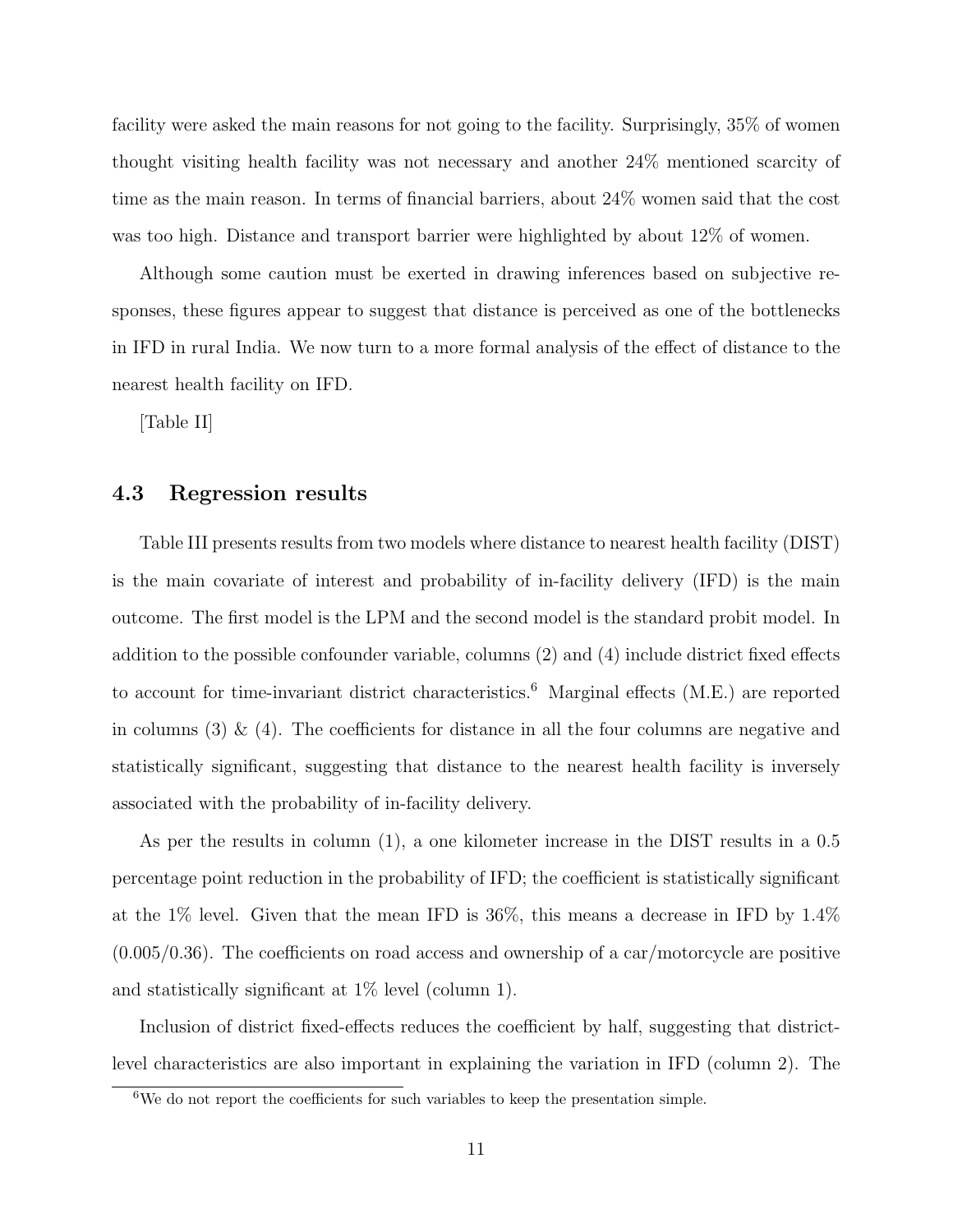probability of IFD deceases to 0.2 percentage points in column (2). Columns (3)  $\&$  (4) report marginal effects from the probit model and results are not very different from the results in first two columns in Table III. However, since our dependent variable is binary, our preferred specification is probit with district fixed-effect (column 4, Table III).

Our preferred model in column (4) shows that the probability of IFD decreases by 0.3 percentage points as the distance to health facility increases by one kilometer. This means a reduction in IFD by 0.8% at the average mean delivery rate of of 36%. Ownership of car of motorcycle and access to road have positive effect on IFD and the effects are statistically significant at the 1% level. Access to all-weather road increases the probability of IFD by 1.9 percentage points, while ownership of motorized transport increases the probability of IFD by 5.3 percentage points (column 4, Table III).

The point estimates in column 4 in Table III may seem small, however they are not. The mean distance to the nearest PHC in India is close to nine kilometers (Table I). This implies that if a household lives nine kilometers from the nearest PHC, which is the lowest tier of health care in India, the IFD probability decreases by 2.7 percentage points  $(0.003*)=0.027$ . This translates into 7.5% decline in IFD (0.027/0.36) which is quite sizable. This result is consistent with the theoretical prediction of distance being an important constraint to seeking care and utilization of health services.

Heterogeneous effects Next, we examine if the effect of distance varies by the poverty status of the household. Poverty status of the household is measured by possession of the government-approved Below Poverty Line (BPL) card by the households. As stated above, financial constraints could limit seeking of delivery care as households may not have enough resources to spend on medical fees or transport. In this scenario, we should be able to see a bigger effect of distance on poor households compared to rich households. In Table IV, we run model  $(1)$  separately on households that are below the poverty ine  $(BPL=1)$ and households that do noth belong to the BPL category  $(BPL=0)$ . BPL is a governmentrecognized classification of poverty status and most government-sponsored social programs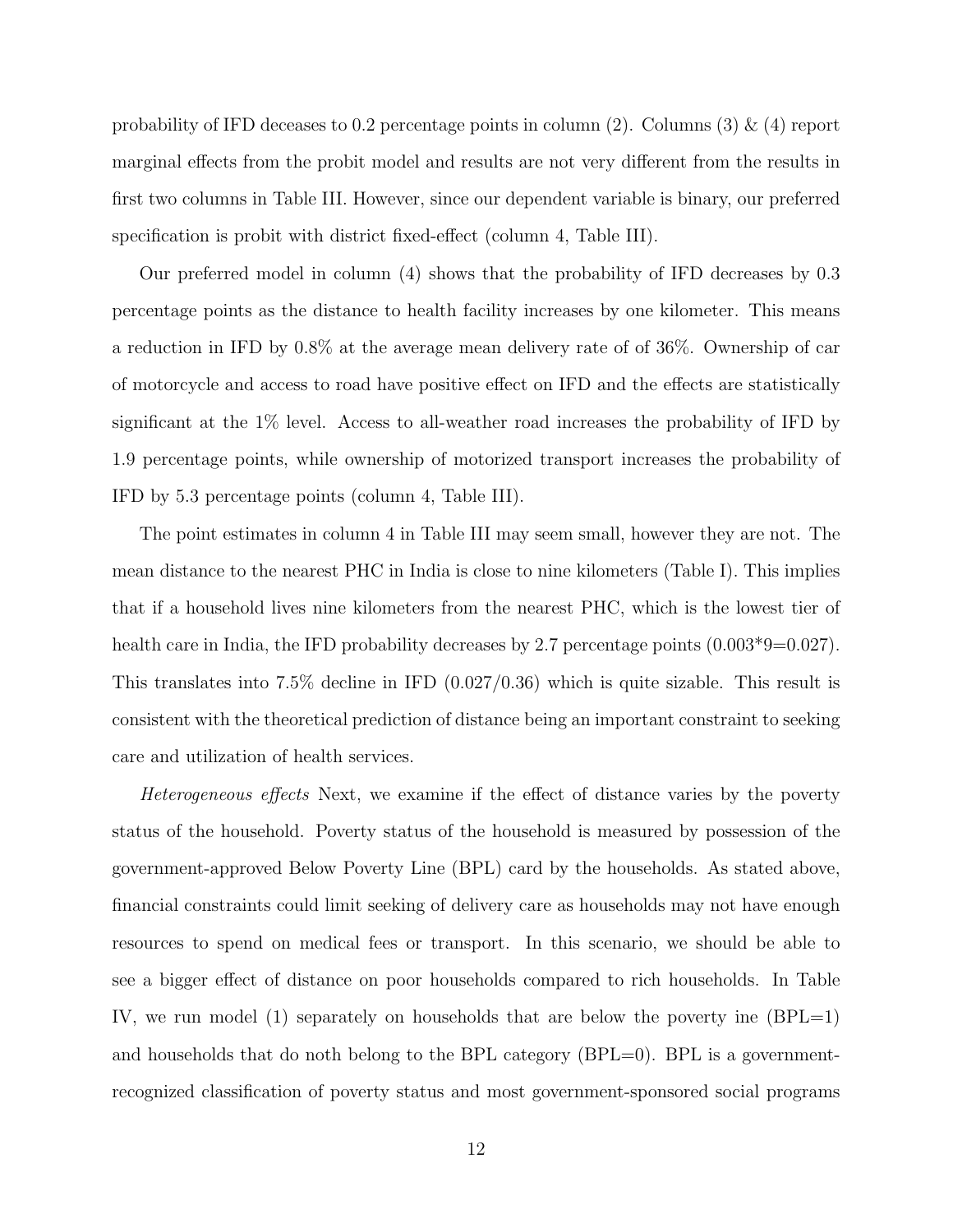are run on the basis of the BPL classification.

Comparing the results in columns (1) and (2) in Table IV, it seems that distance does not have a differential effect on IFD depending on the poverty status of the household. Though the effects are statistically significant in each group, they are statistically not different across the poverty groups. The probability of IFD decreases by 0.3 percentage point for BPL women, while it is 0.2 percentage point for non-BPL women. The average IFD% among BPL women is 0.33 while it is 0.38 among non-BPL women. The difference in IFD across BPL and non-BPL women is  $0.4\%(0.003/0.33) - (0.002/0.38))$  but the difference is not statistically significant (col 1 vs col 2).

Columns (3) and (4) explore the heterogeneous effect of distance by education of mother. Column (3) presents the result for women that have completed less than five years of schooling while column (4) shows the results for women with more than 5 years of schooling. We chose five years as the cut-off point because this is the primary level of schooling in India. The results suggest that effects are not statistically different across columns (3) & (4), though the baseline differential in the IFD rate across the groups is substantial. The IFD rate among primary schooled women is 58% while it is only 25% among women that are not primary-schooled.

[Table IV]

#### 4.4 Instrumental variable results

The results presented so far show that distance is an important barrier for utilization of health care services. Women living farther away from health facilities have a lower probability of IFD. These results are consistent with the previous findings on the negative effects of distance on utilization of health services. However, for several reasons, these results may not be interpreted as the causal estimates of distance on IFD. For example, non-random placement of facility, unobserved heterogeneity, and measurement error may make the DIST variable endogenous, thereby rending the estimates biased. So we want to be sure that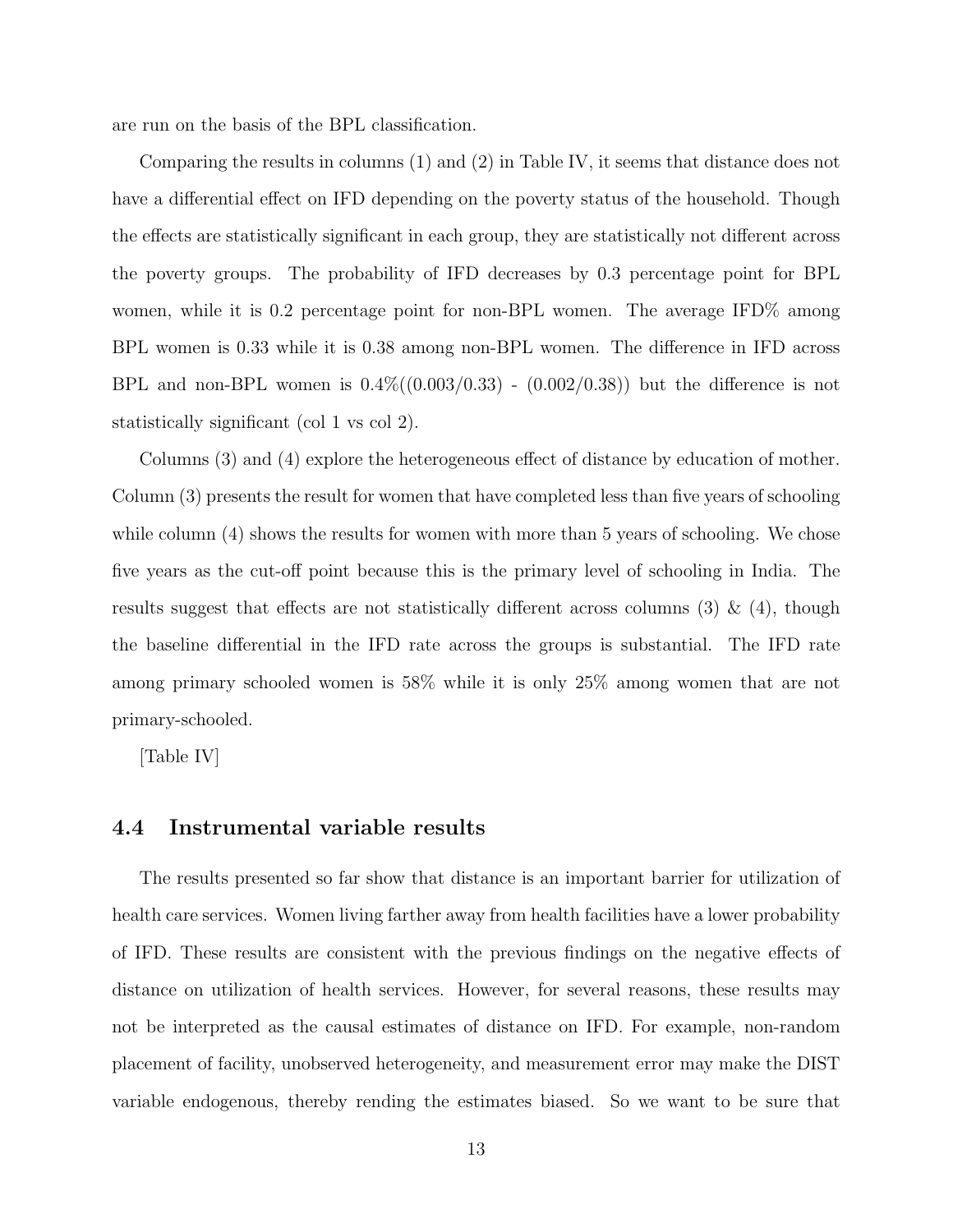endogeneity in the key independent variable is not driving our results. To address this concern of endogeneity due to distance not being truly exogenous, we provide additional evidence on the causal effects in Table V by estimating an Instrumental Variable (IV) models. Specifically, we estimate Two-Stage Residual Inclusion (2SRI), IV-Probit, and IV-LPM. As stated above, we used DIST INDEX as the instrument for the DIST variable.

First, we check if DIST is really an endogenous variable. To check this, we perform  $W_u$ -Hausman F test (Cameron and Trivedi, 2009). It should be noted that this is a test for the exogeneity of the regressors DIST and not for the exogeneity of the instrument. Based on this test, the null that DIST is exogenous is rejected implying that OLS is not consistent and IV approach would provide a consistent and efficient estimates of the parameter. The F-statistics is  $638.63$  with P-value  $< 0.0001$ .

Table V also reports the first-stage results. As stated above, the instrument is a summary index of distance to non-health infrastructures in the village. This index varies at the village level. Specifically, the index consists of distances to various non-health institutions of development. The first-stage results in Table V suggest that the instrument, DIST INDEX, positively and significantly affects the availability of health facilities (DIST). This means that if the DIST INDEX variable increases by one kilometer, the distance to nearest health facility increases by 1.34 kilometers. This satisfies the relevance condition of the IV, that is the instrument should be correlated with the endogenous variable. Note that the validity of the exclusion restriction cannot be tested since our model is exactly identified.

We also perform several weak-IV identification tests to make sure that the instrument does not suffer from weak-IV problem. Weak-IV test results are reported in column (1). The Cragg-Donald Wald F-Statistics is 10689.56 and Kleinbergen-Paap Wald rk F statistics is 238.34, rejecting the null hypothesis of weak instrument. These results suggest that the instrument is strongly related to the endogenous variable and the instrument does not suffer from weak-IV problem. The tests for weak-instrument-robust inference are also statistically different from zero, indicating that the estimated effects are robust to weak instrument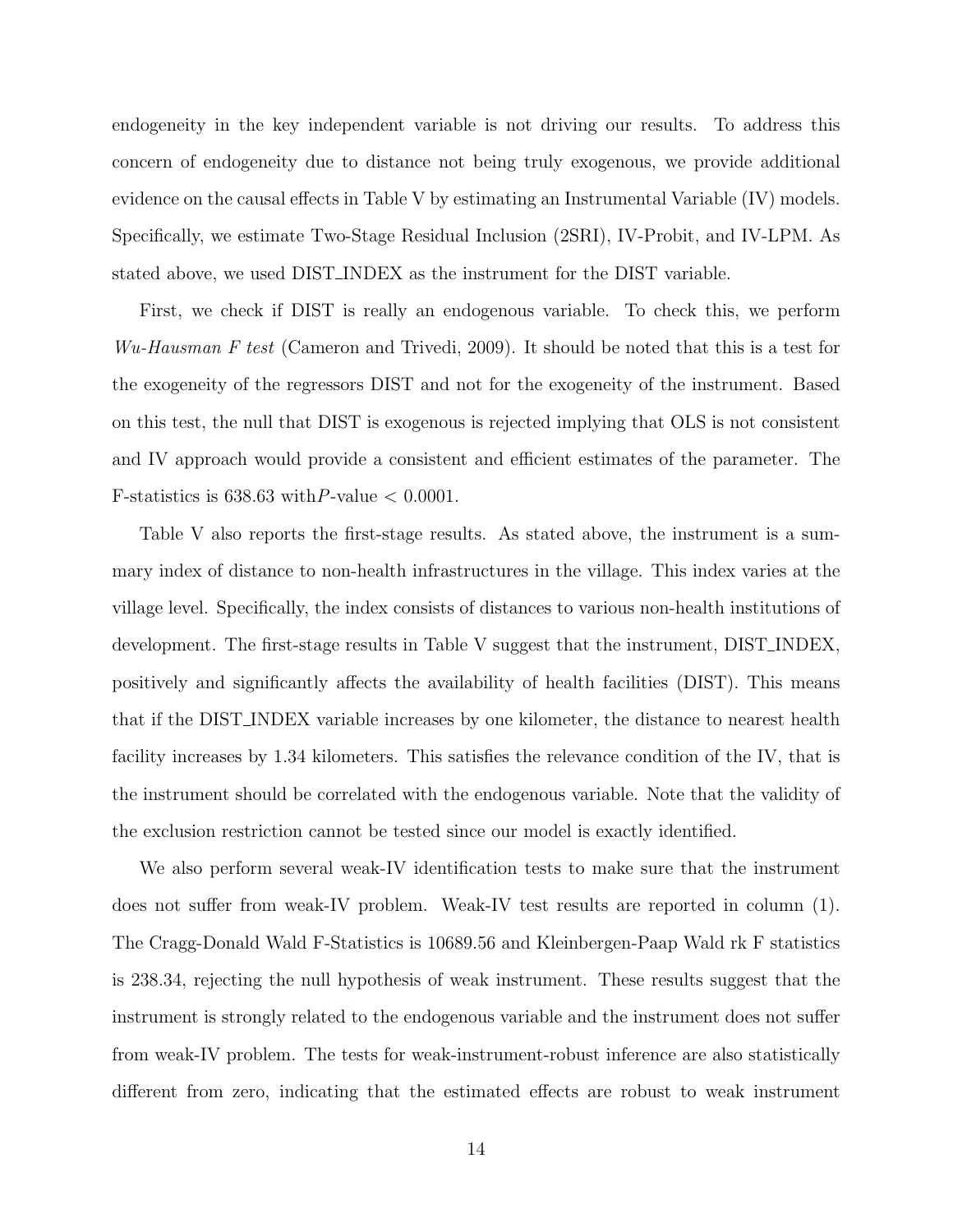problem if there is any.

Table V reports the 2SRI and the IV estimates from all the three models. The first column shows the results from LPM. As predicted, the simple LPM/Probit models have seriously underestimated the effect of distance on IFD. The 2SRI and IV estimates are about 5 times larger than the LPM/Probit estimates. For instance, according to LPM model, a one kilometer increase in DIST results in 1.7 percentage points reduction in the probability of IFD; the coefficient is statistically significant at the 1% level. Given that the mean IFD is 36%, this means a reduction of  $4.7\%$  at the sample mean  $(0.017/0.36)$ . The coefficients on road access and ownership of car/motorcycle are positive, however the effect of connectivity to road loses statistical significance.

The second and third columns in Table V reports the IV-Probit and 2SRI results, respectively. The IV-Probit estimate in column (2) is negative and statistically significant. The results suggest that living farther from a health facility decreases the probability of IFD. The point estimate is 0.016, implying that an extra one kilometer of travel reduces the probability of IFD by 1.6 percentage points. Relative to mean of 0.36, the decline in IFD probability is 4.4%. Results are similar in our preferred specification of 2SRI model. The 2SRI results show that the probability of IFD is 1.6 percentage points lowers for every one kilometer of distance (column 3). Overall, the IV and 2SRI estimates suggest that distance is a significant burden on households for IFD. The magnitude of the effect in column 3 is large in the sense that households living 8.7 km away (mean distance to PHC) are 38% less likely to deliver in health facility (0.016\*9/0.36).

As a robustness check, we re-constructed the DISTANCE INDEX by including a few additional distance variables in the principal component model. For example, the new index additionally includes distance to telegraph service, distance to railway station, distance to phone, and distance to bank. We re-estimate the same specification with this new instrument. Results are essentially unchanged (not reported but available upon request). We came to similar conclusions, though the point estimate is slightly lower than the results presented in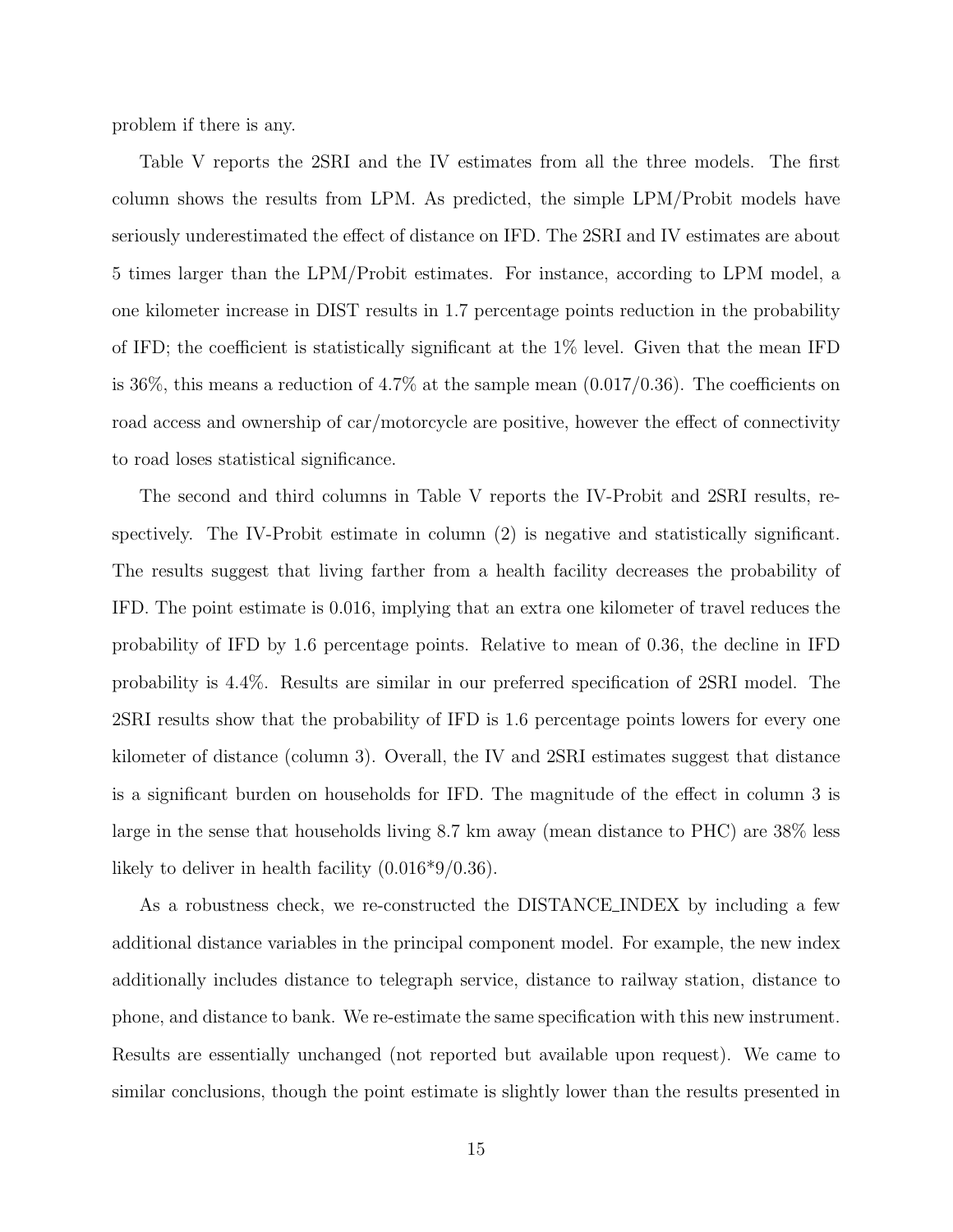Table V.

[Table V]

#### 4.5 Nonlinear effects of distance

In order to investigate the non-linearities in the effects of distance on IFD, we estimate models with distance as categorical variables. This specification would also be useful in capturing any threshold effect. Distance is included as dummies for households at different distances ( less than 5 kilometers, 5 to 10 kilometers, and more than 10 kilometers, with less than 5 kilometers being the reference category).

Results are reported in Table VI. The first two columns report the results from the LPM estimation while columns  $(3) \& (4)$  report marginal effects from probit model. Columns  $(1)$ and (3) consist of estimates without district fixed effects while columns (2) and (4) include district fixed effects. Results in column (1) shows that the probability of IFD decreases by 0.042 (4.2 percentage points) if the nearest health facility is between 5 and 9 kilometers, compared to the reference category of a facility within 5 kilometer. This translates to a 13% reduction in IFD  $(0.042/0.32)$ . When the distance to the nearest health facility is greater than 9 kilometer, the probability of IFD reduces by 7.5 percentage points compared to the reference group, which translates to a reduction in IFD by 30%, relative to the mean IFD of 25% (column 1).

Coefficient estimates of distance are smaller in magnitude in columns (2) and (4), relative to results in columns (1) and (3). Including fixed-effects reduces the magnitude of the coefficients by more than half, suggesting that cross-district variations are also important in explaining the variation in IFD (column 2). With the district fixed-effect, the probability of IFD is 1.2 and 3.8 percentage points lower for the 5-9 kilometer and > 9 kilometer categories, respectively. We obtain extremely similar results using probit models. Coefficient estimate is 1.2 percentage points for 5-9 category, while it is 3.9 percentage points for  $> 9$  kilometer category. Coefficient estimates for road access and motorized transport are positive and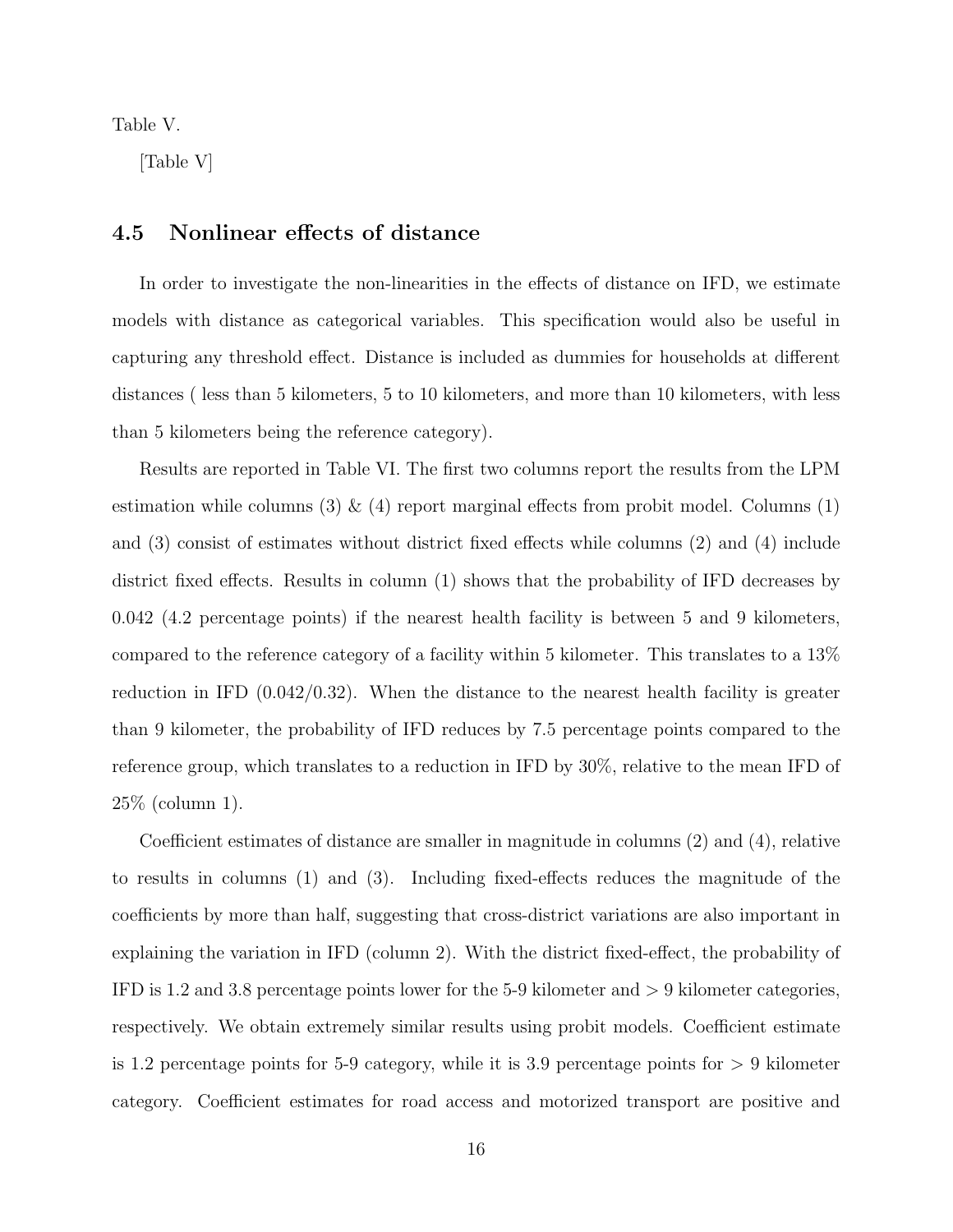statistically significant. The magnitude of transport coefficient is 3.3 percentage points larger than the road access coefficient, indicating ownership of car or motorcycle is more important predictor than road connectivity. In summary, we obtain very similar results in LPM and probit models.

[Table VI]

To sum up, consistent with the theoretical prediction, we find that distance to the nearest health facility appears to impose a binding constraint on utilization of health services in rural parts of India.

#### 4.6 Policy simulation

In this section, we discuss the results from the simulation exercise. We want to simulate the effect of increasing the density of facilities or decreasing the distance to the nearest health facility on IFD. The counterfactual question we would like to answer is "What would be the IFD rate if we all the sampled women live in 5 kilometers radius of the facility"? We attempt to answer this question by replacing greater than five kilometers value of DIST by five kilometers. So now the maximum value of DIST is 5 kilometer and the distance to closest facility lies between 0 to 5 kilometer.

The simulations are based on three steps. First, we estimate the baseline probabilities of IFD by averaging the individual predicted probability of IFD from the IV-LPM model. Second, simulated IFD probability for each women is predicted using the coefficients derived from the IV-LPM and altering the DIST variable and then the average IFD rate of the sample is calculated. Third, simulated policy effects are estimated by comparing the simulated probability values with the baseline probability values (simulated-baseline).

The results suggest that increasing the density of the health facilities in rural India, i.e. constructing more health facilities, would improve the IFD rate and the effects are sizeable. For instance, the predicted baseline probabilities of IFD is 36.27%. If we restrict the maximum DIST to be 5 km, the simulated probability based on IV-LPM coefficients is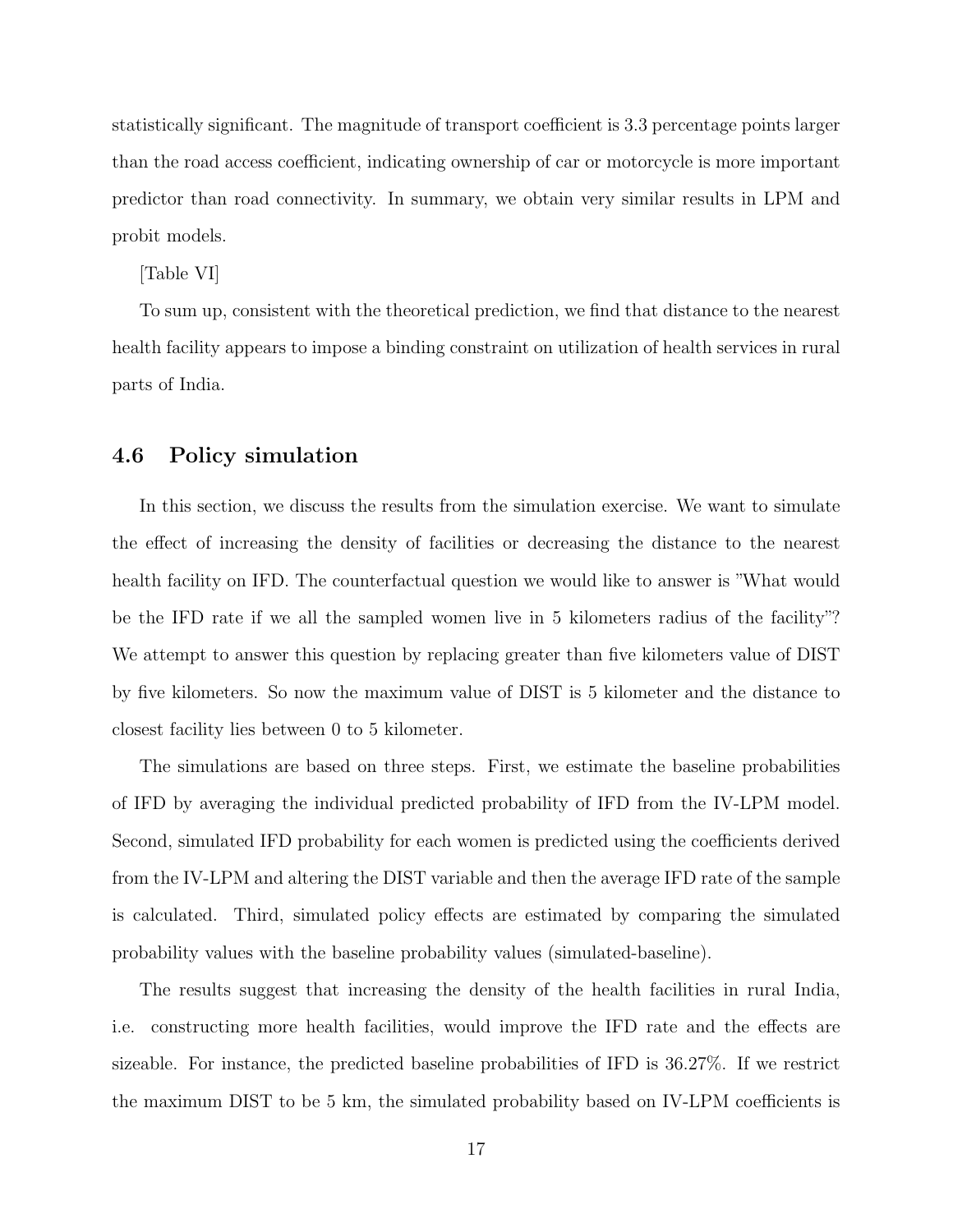39.72%, suggesting an increase of 3.45 percentage points and an approximate improvement of 10% over the current baseline probability.

### 5 Conclusions

This study shows that distance is a significant barriers to institutional delivery in India. We use both LPM and IV approaches to estimate the causal effects of distance to the closest health facility on delivery care. We find that distance to the closest health facility has a negative effect on the probability of institutional delivery. According to LPM, the probability of IFD decreases by 0.8% due to an increase in distance by one kilometer. However, the IV results suggest that LPM underestimates the true effects of distance on institutional delivery. Results from IV estimation show that the true causal impacts of distance on institutional delivery is 4.7%. We also find that access to road and transport infrastructure positively affects the delivery care.

To the best of our knowledge, this is one of a few studies that provides the causal impacts of distance on utilization of health services. Previous studies on the effect of distance on formal care in India are mainly from epidemiological literature and due to lack of appropriate econometric models, the causal interpretation can not be claimed in these studies. However, the significance of distance has been established in these studies as well. Many of these studies have demonstrated that access to health services within 5 kilometer of the village or higher density of health facility has statistically significant effect on institutional delivery, though the effect of access varies by state (Kumar et al. 1997; Stephenson & Tsui, 2002).

Previous evidence on the impacts of distance on health outcomes, such as child mortality has been mixed. For example, geographic access was not a significant barrier to infant and child mortality in Kenya (Moisi et al. 2010), or in Gambia (Rutherford et al. 2009). In contrast, many studies have found a strong association between child mortality and physical access to health care in Tanzania (Armstrong, Mrisho & Manzi, 2008), the Democratic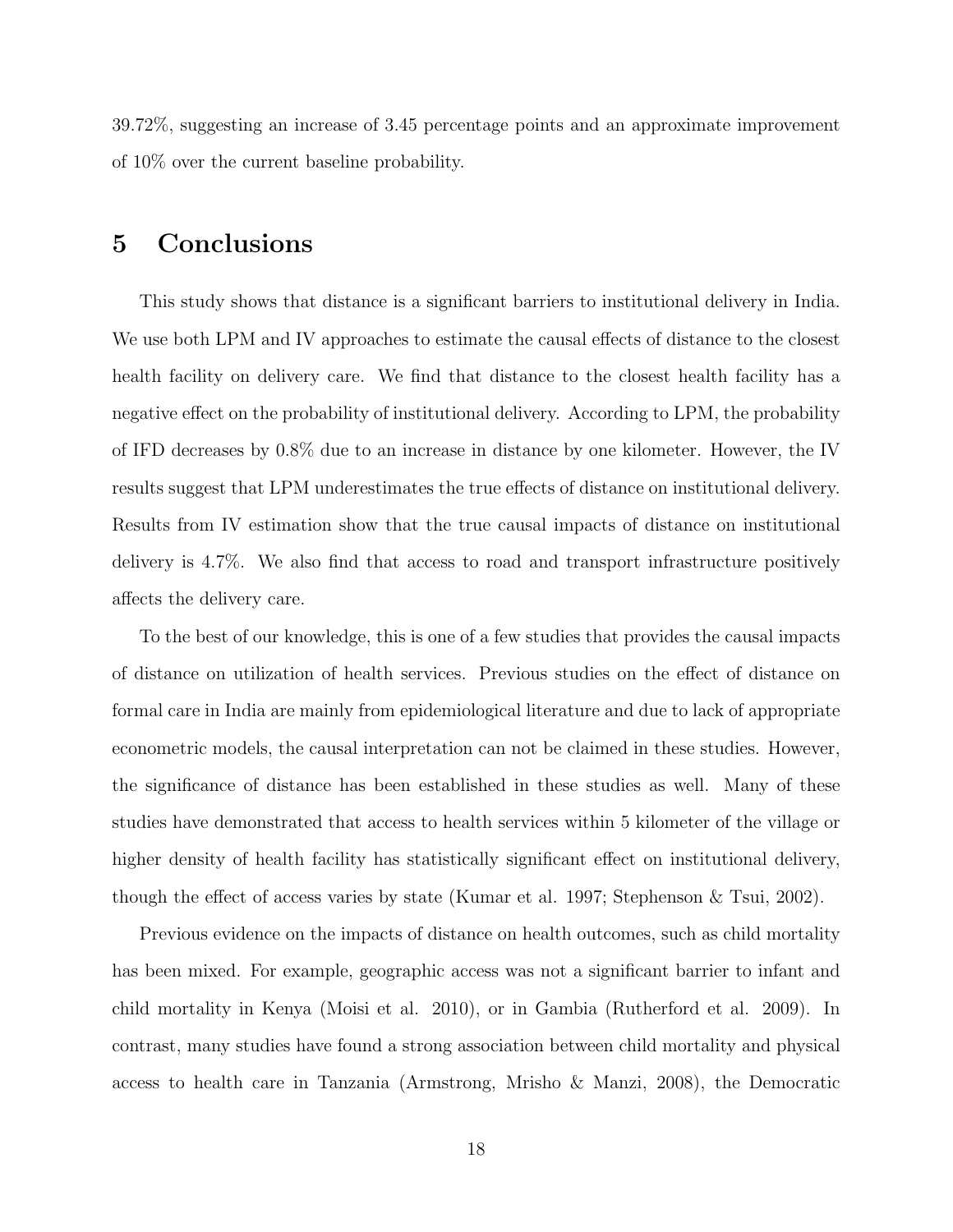Republic of Congo (Broeck, Eeckels & Massa, 1996) and Burkina Faso (Becher et al. 2004). The mixed evidence suggests that the effect of distance could depend on the country context, the density of health facilities and the outcome of interest.

Limitations: Although the reported measure of distance in this paper is an improvement over other studies, it still is an imperfect proxy for travel time and cost. Additionally, the distances are estimates based from the village center, while women may reside some distance from that location. Our controls for all-weather road access and vehicle ownership address this issue somewhat, but ideally these estimates should be household specific, and include information about the topography of the area and local travel costs. Our study also assumes that women deliver at the closest facility, or at least that this facility helped them access care through a referral or otherwise. Furthermore, future work should continue to address the possibility of a quality-distance trade-off by incorporating the quality of maternity care available at each facility. Due to unavailability of data, this study did not include any supply-side variable that may explain the variation in the quality of care.

Our study has important policy implications. Our study findings suggest that in countries like India, where geographic distance to health facilities is quite large in rural areas, geographic access to health care is a significant barriers to institutional delivery. The significant effect of distance calls for a supply-side intervention in terms of increasing the density of health facilities and providers in rural areas. Reducing transport barriers would also help reduce the inequity in geographic access to health facility and would likely improve institutional delivery coverage. Our findings will assist health policy makers in Indian and other resource-constrained countries to understand the likely impact of health infrastructure on improving health outcomes.

However, merely increasing the number of health facilities may not be sufficient to promote health service utilization as poor quality of care and high cost may inhibit the uptake of the services. The wealth gradient found in this study also emphasizes the importance of financial resources in household's choice of in-facility delivery. Therefore, in addition to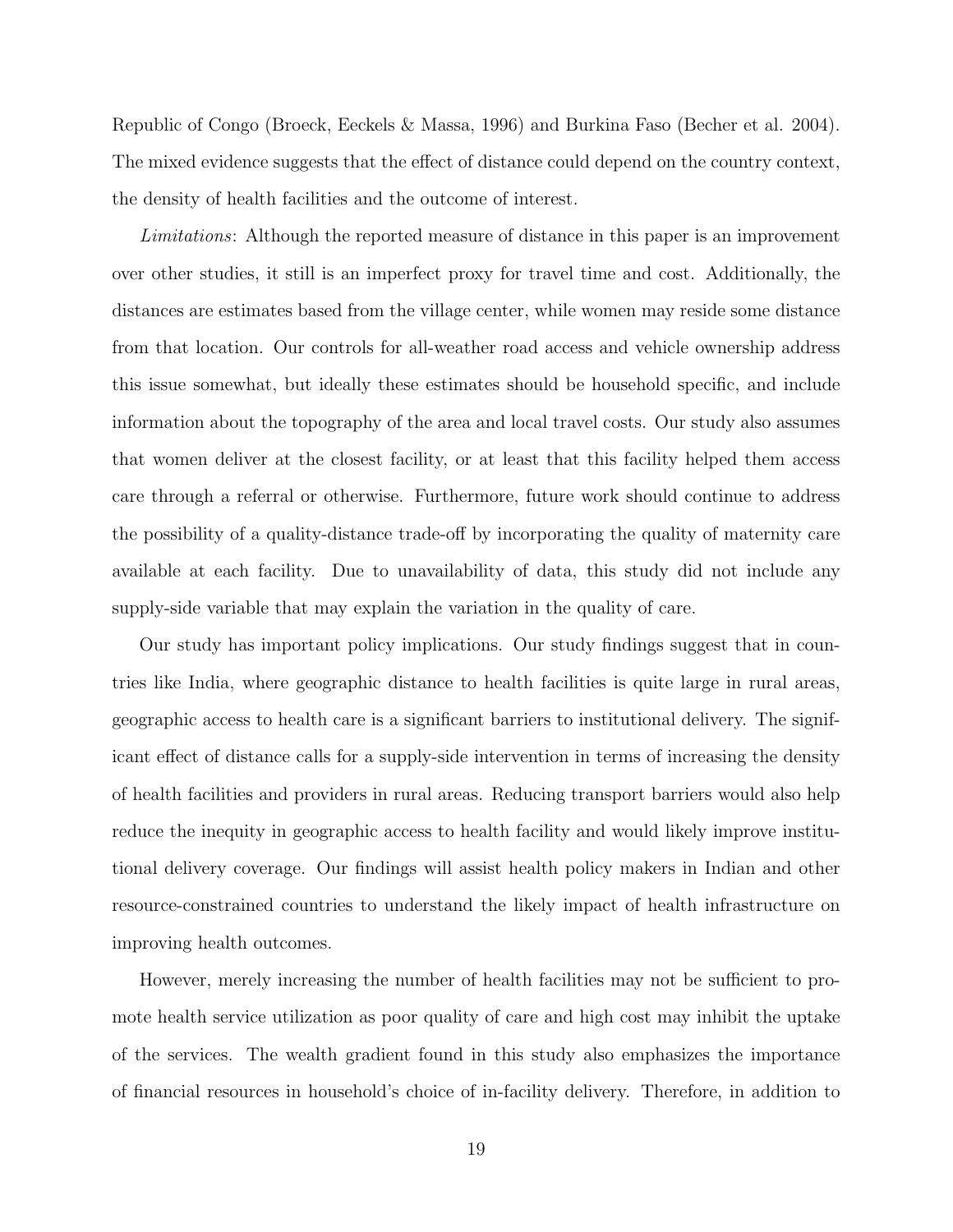increasing access, further improvements in institutional delivery can be met by improving quality-of-care and easing financial constraints. The Government of India has implemented a conditional cash transfer scheme, Janani Suraksha Yojana (JSY), to promote institutional delivery. This scheme has been successful in improving the in-facility delivery rate (Lim et al. 2010) to some extent. However, to meet the target of fifth MDG by 2015 and provide universal coverage, the Government of India would have to undertake a series of supply and demand-side interventions, ranging from increasing access to breaking cultural beliefs.

#### ACKNOWLEDGEMENTS

The authors wish to thank Emmanuela Gakidow, Mike Hanlon, Mehtabul Azam, and Edward Hoang for their helpful comments. The paper also has benefited from comments received at the IHME research seminar. The research was supported by funding from the Bill and Melinda Gates Foundation. We thank Kelsey Moore for project management. We are responsible for any errors that may remain. The authors bear sole responsibility for the content of this paper.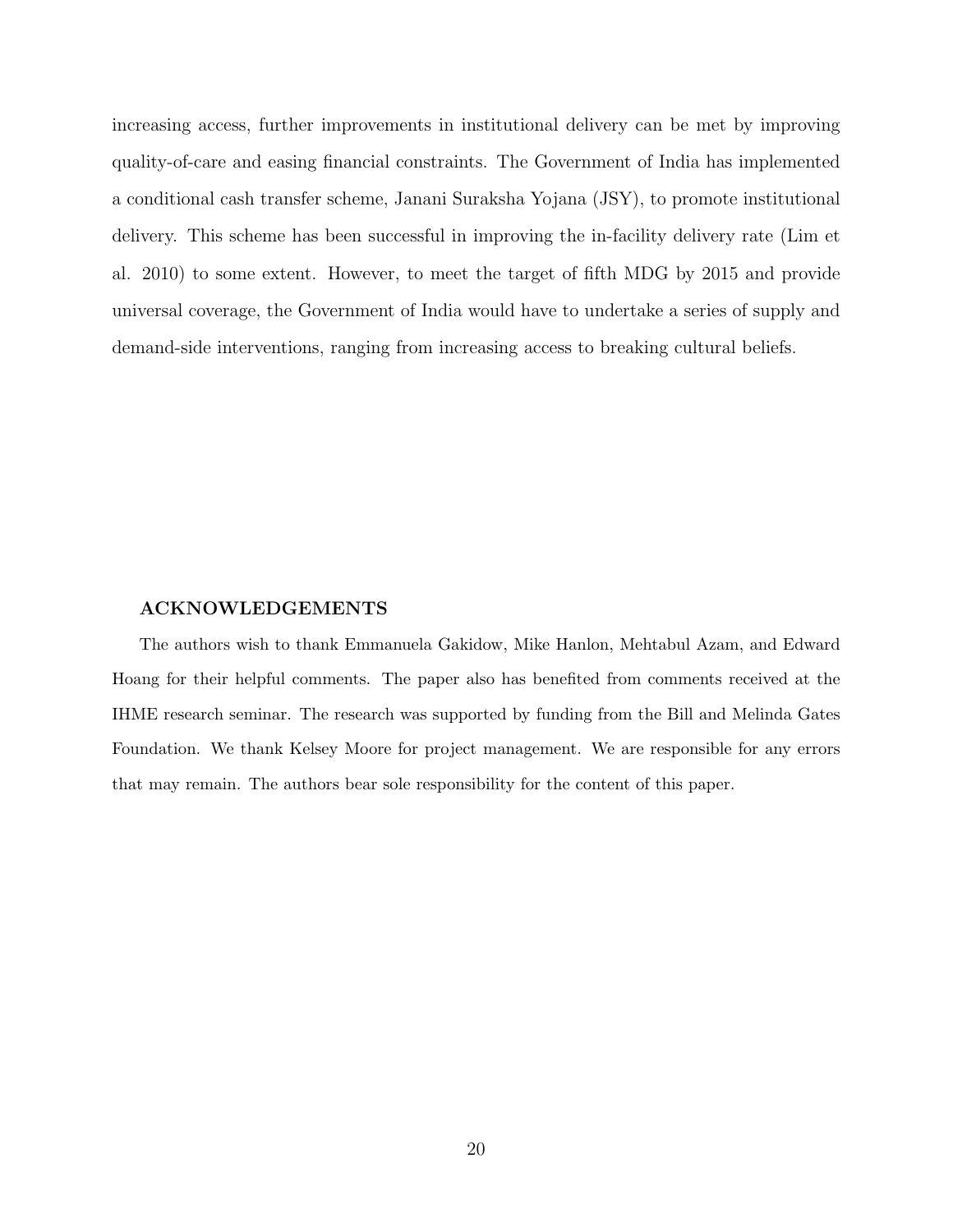#### References

- Angrist, Joshua D., and Alan B. Krueger. 2001. Instrumental variables and the search for identification: from supply and demand to natural experiments." Journal of Economic Perspectives 15(4):  $69\overline{0}85$ .
- Angrist JD and Pischke J-S. 2008. Mostly Harmless Econometrics: An Empiricist's Companion. Princeton University Press.
- Armstrong Schellenberg JR, Mrisho M, Manzi F. 2008. Health and survival of young children in southern Tanzania. BMC Public Health 8:194
- Becher H, Muller O, Jahn A, Gbangou A, Kynast-Wolf G, Kouyate B. 2004. Risk factors of infant and child mortality in rural Burkina Faso. Bull World Health Organ 82: 265-273.
- Bhattacharya J, Goldman D, McCaffrey D. 2006. Estimating probit models with self-selected treatments. Statistics in Medicine 25:  $389\overset{\text{\normalsize{i}}}{0}413$ .
- Broeck J, Eeckels R, Massa G. 1996. Maternal determinants of child survival in a rural African community. Int J Epidemiol 25: 998-1004.
- Cameron, Colin A. and Pravin K. Trivedi. 2009. Microeconometrics Using Stata, Texas: Stata Press.
- Collier, Paul, Dercon, Stefan, and John Mckinnon. 2002. Density versus quality in health care provision: using household data to make budgetary choices in ethiopia. World Bank Econ Rev 16(3):  $425-448$ .
- Elo IT. 1992. Utilisation of maternal health-care services in Peru: the role of women's education. Health Transit Rev  $2(1)$ : 49-69.
- Gething, Peter W., Amoako Johnson, Fiifi et al. 2012. Geographical access to care at birth in Ghana: a barrier to safe motherhood. Southampton, GB, ESRC Centre for Population Change, 34pp. (Centre for Population Change Working Paper, 21).
- Hellevik, O. 2009. Linear versus logistic regression when the dependent variable is a dichotomy. Quality and Quantity  $43:59\overline{0}74$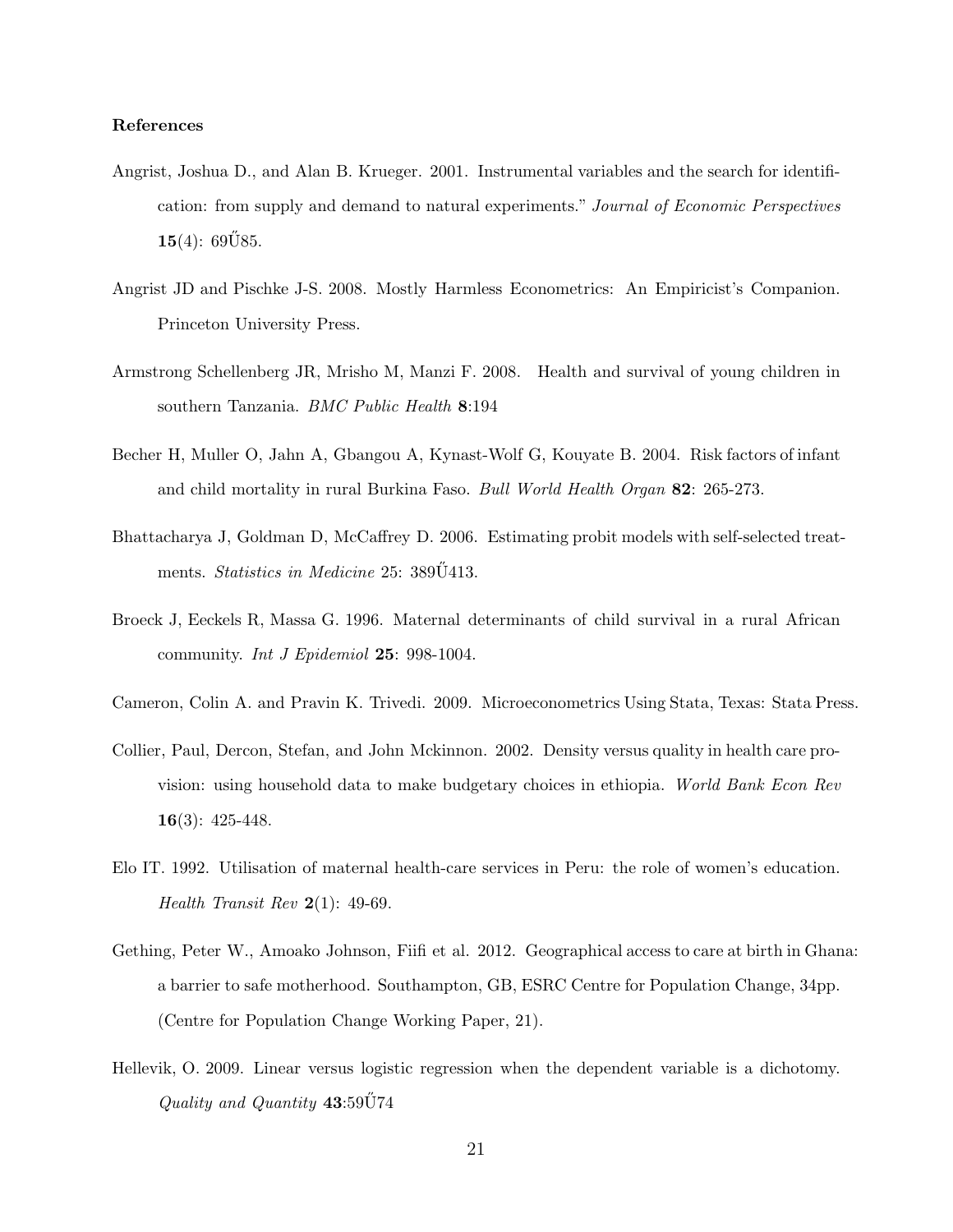- Hjortsberg, C. 2003. Why do the sick not utilise health care? The case of Zambia. Health Economics  $12: 755\check{U}70.$
- Hogan MC, Foreman KJ, Naghavi M, et al. 2010. Maternal mortality for 181 countries, 1980-2008: a systematic analysis of progress towards Millennium Development Goal 5. The Lancet 375: 1609-23.
- International Institute for Population Sciences (IIPS), 2010. District Level Household and Facility Survey (DLHS-3), 2007-08, IIPS, Mumbai, India.
- Kesterton AJ, Cleland J, Sloggett A & and Ronsmans C. 2010. Institutional delivery in rural India: the relative importance of accessibility and economic status. BMC Pregnancy and Childbirth 10:30
- Kumar RM, Singh M, Kaur M. 1997. Impact of health centre availability on utilisation of maternity care and pregnancy outcome in a rural area of Haryana. J Indian Med Assoc 95(8):448- 50.
- Lavy, Victor. 1996. School supply constraints and children's educational outcomes in rural ghana. Journal of Development Economics  $51(2)$ : 291 $\overline{0}314$ .
- Lim SS, Dandona L, Lalit, Hoisington JA, James SL, Hogan MC, Gakidou E. 2010. India's Janani Suraksha Yojana, a conditional cash transfer programme to increase births in health facilities: an impact evaluation. The Lancet Vol. 375, Issue 9730, Pages 2009-2023.
- Matthews Z, Ramakrishna J et al. 2005. Birth-rights and rituals in rural south India: Care-seeking in the intra-partum period. J Biosoc Sci  $37(4)$ : 385-411.
- Moisi JC, Hellen Gatakaa, Abdisalan M Noor, Thomas N Williams. 2010. Geographic access to care is not a determinant of child mortality in a rural Kenyan setting with high health facility density. BMC Public Health 10: 142.
- Mukhopadhyay Abhiroop and Soham Sahoo. 2012. Does access to secondary education affect primary schooling? evidence from India. IZA DP No. 6507.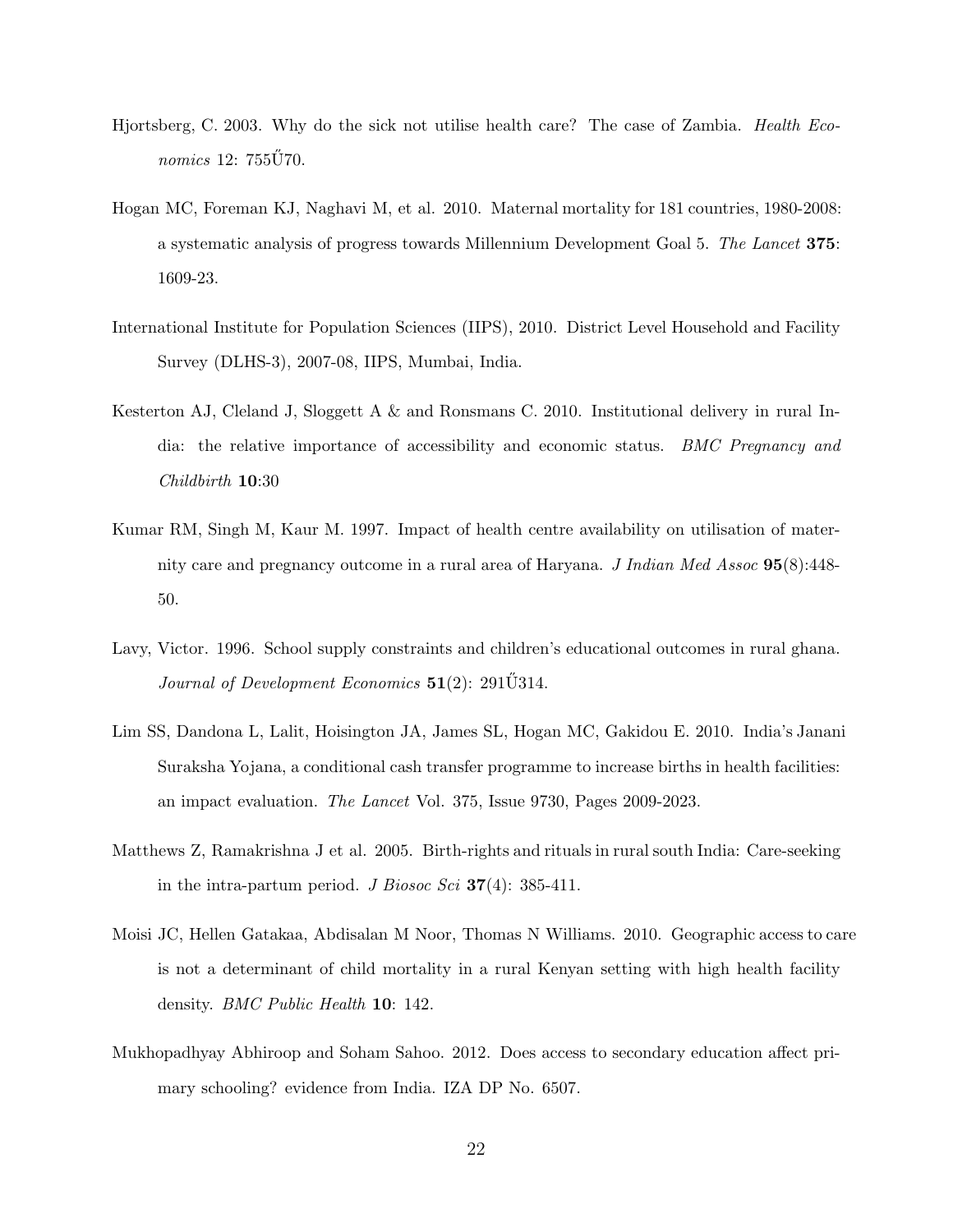- Ronsmans C, Graham WJ. 2006. On behalf of the lancet maternal survival series steering group: maternal mortality: who, when, where and why. The Lancet 368: 1189-1200.
- Rutherford ME, Dockerty JD, Jasseh M, Howie SR, Herbison P, Jeffries DJ, Leach M, Stevens W , Mulholland K, Adegbola RA, Hill PC. 2009. Access to health care and mortality of children under 5 years of age in the Gambia: a case-control study. Bull World Health Organ 87: 216-224.
- Sarma Sisira. 2009. Demand for outpatient healthcare: empirical findings from rural India. Applied Health Economics and Health Policy, Springer, 7(4): 265-277.
- Sawhney N. 1993. Management of family welfare programmes in Uttar Pradesh: infrastructure utilisation, quality of services, supervision and MIS. In Family Planning and MCH in Uttar Pradesh (A Review of Studies). Edited by Premi M. New Delhi: Indian Association for the Study of Population; 50-67.
- Stephenson R, Tsui A. 2002. Contextual influences on reproductive wellness in Northern India. Am J Public Health 93(11):1820-1829
- Terza J, Basu A, Rathouz P. 2008. Two-stage residual inclusion estimation: addressing endogeneity in health econometric modeling. *Journal of Health Economics*  $27(3)$ :  $531\overline{0}543$ .
- Thaddeus S, Maine D. 1994. Too far to walk: maternal mortality in context. Soc Sci Med 38(8):1089- 1110.
- World Health Organization, UNFPA and the World Bank. 2010. Trends in maternal mortality: 1990 to 2008 estimates developed by WHO, UNICEF, UNFPA and the World Bank, Geneva: World Health Organization.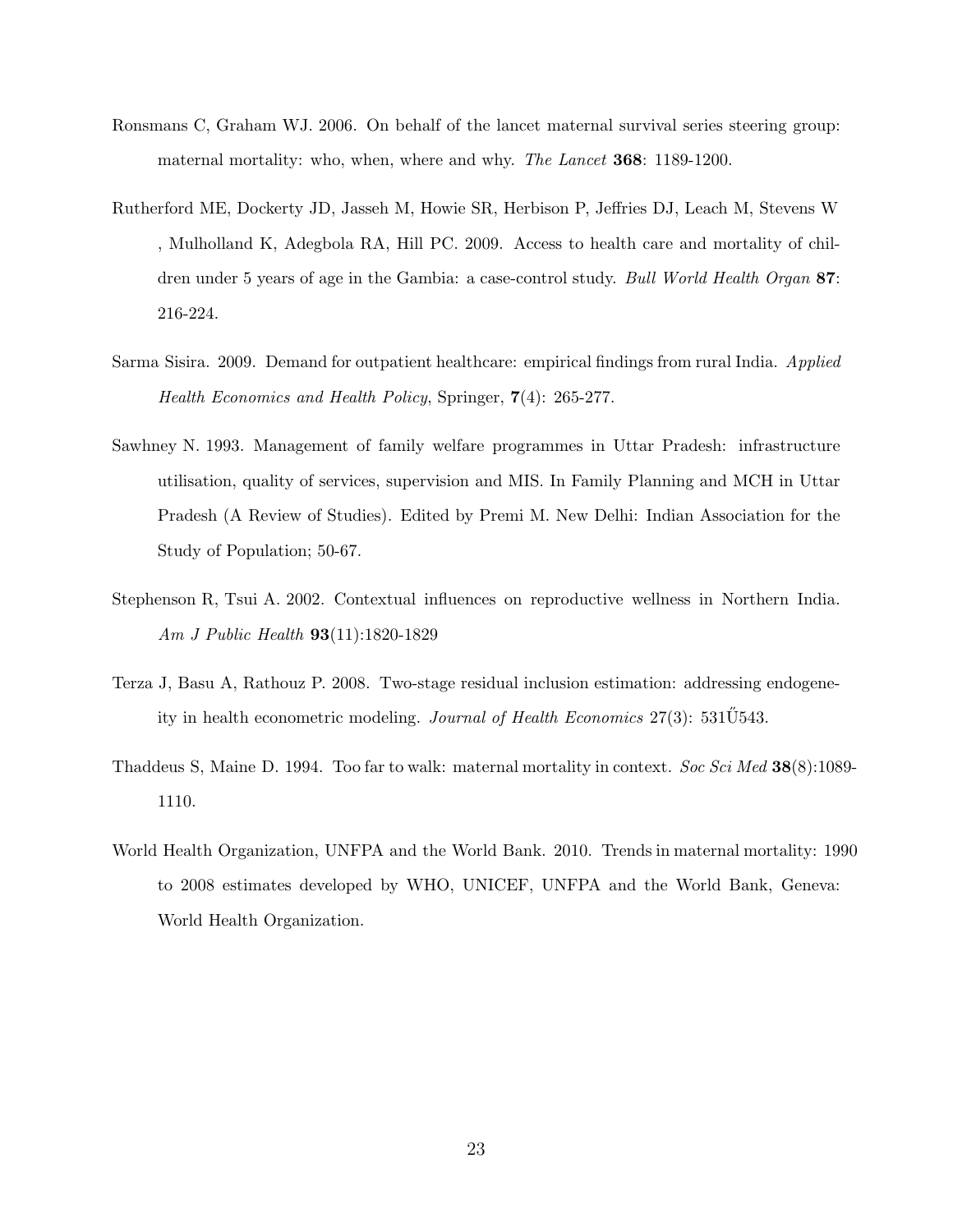| (2)<br>(1)<br>0.36<br>0.48<br>In-facility delivery $(\%)$<br>In-facility delivery $(0-4 \text{ km})$<br>0.41<br>0.49<br>In-facility delivery $(5-9 \text{ km})$<br>0.32<br>0.47<br>In-facility delivery $(> 9 \text{ km})$<br>0.25<br>0.43<br>Distance to nearest PHC (km)<br>8.70<br>7.97<br>Distance to nearest block PHC (km)<br>10.63<br>11.70<br>15.46<br>Distance to nearest $CHC(km)$<br>17.64<br>23.83<br>Distance to nearest DH (km)<br>34.07<br>Distance to nearest private clinic (km)<br>10.06<br>12.49<br>18.67<br>17.49<br>Distance to nearest private hospital (km)<br>4.94<br>6.08<br>Distance to nearest health facility (km)<br>$0.58\,$<br>0.49<br>Women living in 0-4 km $(\%)$<br>$0.24\,$<br>0.43<br>Women living in 5-9 km $(\%)$<br>Women living in $> 9 \text{ km } (\%)$<br>0.18<br>0.38<br>Scheduled Caste/Tribe (SC)<br>0.40<br>0.49<br>0.41<br>0.49<br>Other Backward Caste (OBC)<br>0.34<br>Below Poverty Line (BPL)<br>0.47<br>0.79<br>Hindu<br>0.41<br>0.12<br>0.32<br>Muslim<br>25.08<br>5.36<br>Mother's age at birth<br>Mother's education ( $\text{primary}=1$ )<br>0.34<br>0.47<br>Mother's education (secondary=1)<br>0.07<br>0.26<br>0.43<br>Wealth quintile (1, poorest)<br>0.25<br>0.25<br>Wealth quintile $(2, poor)$<br>0.43<br>0.22<br>Wealth quintile $(3, middle)$<br>0.42<br>Wealth quintile $(4, \text{rich})$<br>0.19<br>0.39<br>Wealth quintile (5, richest)<br>0.10<br>0.30<br>$0.10\,$<br>0.31<br>JSY payment<br>0.36<br>All weather road in the village<br>0.85 | Mean | <b>SD</b> |
|----------------------------------------------------------------------------------------------------------------------------------------------------------------------------------------------------------------------------------------------------------------------------------------------------------------------------------------------------------------------------------------------------------------------------------------------------------------------------------------------------------------------------------------------------------------------------------------------------------------------------------------------------------------------------------------------------------------------------------------------------------------------------------------------------------------------------------------------------------------------------------------------------------------------------------------------------------------------------------------------------------------------------------------------------------------------------------------------------------------------------------------------------------------------------------------------------------------------------------------------------------------------------------------------------------------------------------------------------------------------------------------------------------------------------------------------------------------------------------------------------------------------|------|-----------|
|                                                                                                                                                                                                                                                                                                                                                                                                                                                                                                                                                                                                                                                                                                                                                                                                                                                                                                                                                                                                                                                                                                                                                                                                                                                                                                                                                                                                                                                                                                                      |      |           |
|                                                                                                                                                                                                                                                                                                                                                                                                                                                                                                                                                                                                                                                                                                                                                                                                                                                                                                                                                                                                                                                                                                                                                                                                                                                                                                                                                                                                                                                                                                                      |      |           |
|                                                                                                                                                                                                                                                                                                                                                                                                                                                                                                                                                                                                                                                                                                                                                                                                                                                                                                                                                                                                                                                                                                                                                                                                                                                                                                                                                                                                                                                                                                                      |      |           |
|                                                                                                                                                                                                                                                                                                                                                                                                                                                                                                                                                                                                                                                                                                                                                                                                                                                                                                                                                                                                                                                                                                                                                                                                                                                                                                                                                                                                                                                                                                                      |      |           |
|                                                                                                                                                                                                                                                                                                                                                                                                                                                                                                                                                                                                                                                                                                                                                                                                                                                                                                                                                                                                                                                                                                                                                                                                                                                                                                                                                                                                                                                                                                                      |      |           |
|                                                                                                                                                                                                                                                                                                                                                                                                                                                                                                                                                                                                                                                                                                                                                                                                                                                                                                                                                                                                                                                                                                                                                                                                                                                                                                                                                                                                                                                                                                                      |      |           |
|                                                                                                                                                                                                                                                                                                                                                                                                                                                                                                                                                                                                                                                                                                                                                                                                                                                                                                                                                                                                                                                                                                                                                                                                                                                                                                                                                                                                                                                                                                                      |      |           |
|                                                                                                                                                                                                                                                                                                                                                                                                                                                                                                                                                                                                                                                                                                                                                                                                                                                                                                                                                                                                                                                                                                                                                                                                                                                                                                                                                                                                                                                                                                                      |      |           |
|                                                                                                                                                                                                                                                                                                                                                                                                                                                                                                                                                                                                                                                                                                                                                                                                                                                                                                                                                                                                                                                                                                                                                                                                                                                                                                                                                                                                                                                                                                                      |      |           |
|                                                                                                                                                                                                                                                                                                                                                                                                                                                                                                                                                                                                                                                                                                                                                                                                                                                                                                                                                                                                                                                                                                                                                                                                                                                                                                                                                                                                                                                                                                                      |      |           |
|                                                                                                                                                                                                                                                                                                                                                                                                                                                                                                                                                                                                                                                                                                                                                                                                                                                                                                                                                                                                                                                                                                                                                                                                                                                                                                                                                                                                                                                                                                                      |      |           |
|                                                                                                                                                                                                                                                                                                                                                                                                                                                                                                                                                                                                                                                                                                                                                                                                                                                                                                                                                                                                                                                                                                                                                                                                                                                                                                                                                                                                                                                                                                                      |      |           |
|                                                                                                                                                                                                                                                                                                                                                                                                                                                                                                                                                                                                                                                                                                                                                                                                                                                                                                                                                                                                                                                                                                                                                                                                                                                                                                                                                                                                                                                                                                                      |      |           |
|                                                                                                                                                                                                                                                                                                                                                                                                                                                                                                                                                                                                                                                                                                                                                                                                                                                                                                                                                                                                                                                                                                                                                                                                                                                                                                                                                                                                                                                                                                                      |      |           |
|                                                                                                                                                                                                                                                                                                                                                                                                                                                                                                                                                                                                                                                                                                                                                                                                                                                                                                                                                                                                                                                                                                                                                                                                                                                                                                                                                                                                                                                                                                                      |      |           |
|                                                                                                                                                                                                                                                                                                                                                                                                                                                                                                                                                                                                                                                                                                                                                                                                                                                                                                                                                                                                                                                                                                                                                                                                                                                                                                                                                                                                                                                                                                                      |      |           |
|                                                                                                                                                                                                                                                                                                                                                                                                                                                                                                                                                                                                                                                                                                                                                                                                                                                                                                                                                                                                                                                                                                                                                                                                                                                                                                                                                                                                                                                                                                                      |      |           |
|                                                                                                                                                                                                                                                                                                                                                                                                                                                                                                                                                                                                                                                                                                                                                                                                                                                                                                                                                                                                                                                                                                                                                                                                                                                                                                                                                                                                                                                                                                                      |      |           |
|                                                                                                                                                                                                                                                                                                                                                                                                                                                                                                                                                                                                                                                                                                                                                                                                                                                                                                                                                                                                                                                                                                                                                                                                                                                                                                                                                                                                                                                                                                                      |      |           |
|                                                                                                                                                                                                                                                                                                                                                                                                                                                                                                                                                                                                                                                                                                                                                                                                                                                                                                                                                                                                                                                                                                                                                                                                                                                                                                                                                                                                                                                                                                                      |      |           |
|                                                                                                                                                                                                                                                                                                                                                                                                                                                                                                                                                                                                                                                                                                                                                                                                                                                                                                                                                                                                                                                                                                                                                                                                                                                                                                                                                                                                                                                                                                                      |      |           |
|                                                                                                                                                                                                                                                                                                                                                                                                                                                                                                                                                                                                                                                                                                                                                                                                                                                                                                                                                                                                                                                                                                                                                                                                                                                                                                                                                                                                                                                                                                                      |      |           |
|                                                                                                                                                                                                                                                                                                                                                                                                                                                                                                                                                                                                                                                                                                                                                                                                                                                                                                                                                                                                                                                                                                                                                                                                                                                                                                                                                                                                                                                                                                                      |      |           |
|                                                                                                                                                                                                                                                                                                                                                                                                                                                                                                                                                                                                                                                                                                                                                                                                                                                                                                                                                                                                                                                                                                                                                                                                                                                                                                                                                                                                                                                                                                                      |      |           |
|                                                                                                                                                                                                                                                                                                                                                                                                                                                                                                                                                                                                                                                                                                                                                                                                                                                                                                                                                                                                                                                                                                                                                                                                                                                                                                                                                                                                                                                                                                                      |      |           |
|                                                                                                                                                                                                                                                                                                                                                                                                                                                                                                                                                                                                                                                                                                                                                                                                                                                                                                                                                                                                                                                                                                                                                                                                                                                                                                                                                                                                                                                                                                                      |      |           |
|                                                                                                                                                                                                                                                                                                                                                                                                                                                                                                                                                                                                                                                                                                                                                                                                                                                                                                                                                                                                                                                                                                                                                                                                                                                                                                                                                                                                                                                                                                                      |      |           |
|                                                                                                                                                                                                                                                                                                                                                                                                                                                                                                                                                                                                                                                                                                                                                                                                                                                                                                                                                                                                                                                                                                                                                                                                                                                                                                                                                                                                                                                                                                                      |      |           |
|                                                                                                                                                                                                                                                                                                                                                                                                                                                                                                                                                                                                                                                                                                                                                                                                                                                                                                                                                                                                                                                                                                                                                                                                                                                                                                                                                                                                                                                                                                                      |      |           |
|                                                                                                                                                                                                                                                                                                                                                                                                                                                                                                                                                                                                                                                                                                                                                                                                                                                                                                                                                                                                                                                                                                                                                                                                                                                                                                                                                                                                                                                                                                                      |      |           |
|                                                                                                                                                                                                                                                                                                                                                                                                                                                                                                                                                                                                                                                                                                                                                                                                                                                                                                                                                                                                                                                                                                                                                                                                                                                                                                                                                                                                                                                                                                                      |      |           |
| Owns car/motorcycle<br>0.02<br>0.12                                                                                                                                                                                                                                                                                                                                                                                                                                                                                                                                                                                                                                                                                                                                                                                                                                                                                                                                                                                                                                                                                                                                                                                                                                                                                                                                                                                                                                                                                  |      |           |

TABLE 1 Descriptive statistics, N=158,897

Notes: PHC refers to primary health centers, CHC refers to community health centers, and DH refers to district hospitals. Primary schooling means completion of more than five years of school while secondary schooling means completion of more than 10 years of school.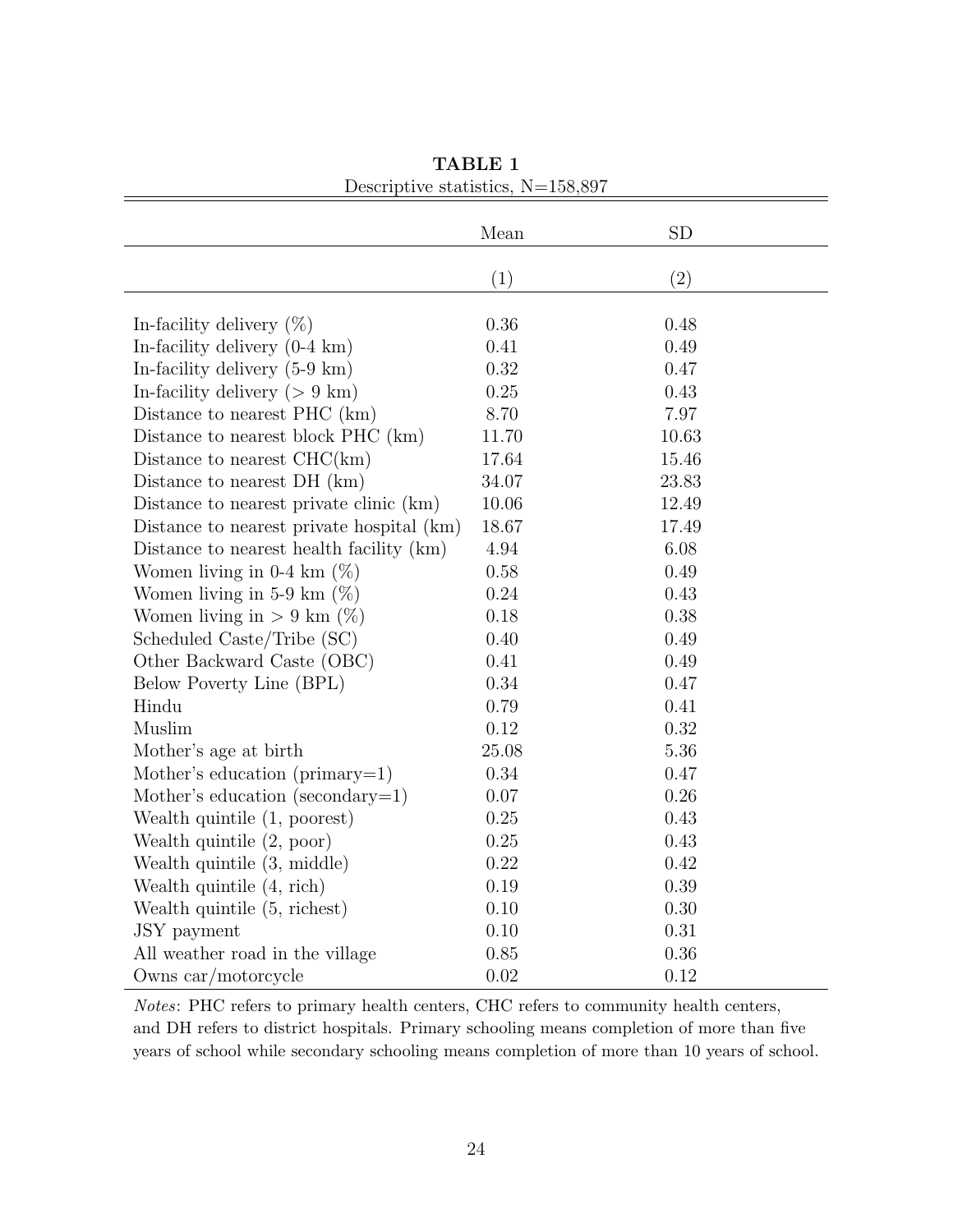| Too expensive        | 23.5 |  |
|----------------------|------|--|
| Poor quality service | 4.5  |  |
| Too far/No transport | 11.7 |  |
| No time to go        | 23.5 |  |
| Not necessary        | 34.5 |  |
| Not customary        | 10.9 |  |
| Better care at home  | 16.7 |  |
| Family did not allow | 6.7  |  |
| Lack of knowledge    | 6.9  |  |
| ther                 | 26   |  |

TABLE 2 Self-reported reasons for not going to health facilities for delivery (% women)

Sources: DLHS 3 report, 2007-2008. Total figure may not add to 100% due to "multiple responses,""don't know" or "missing cases"; rural sample only.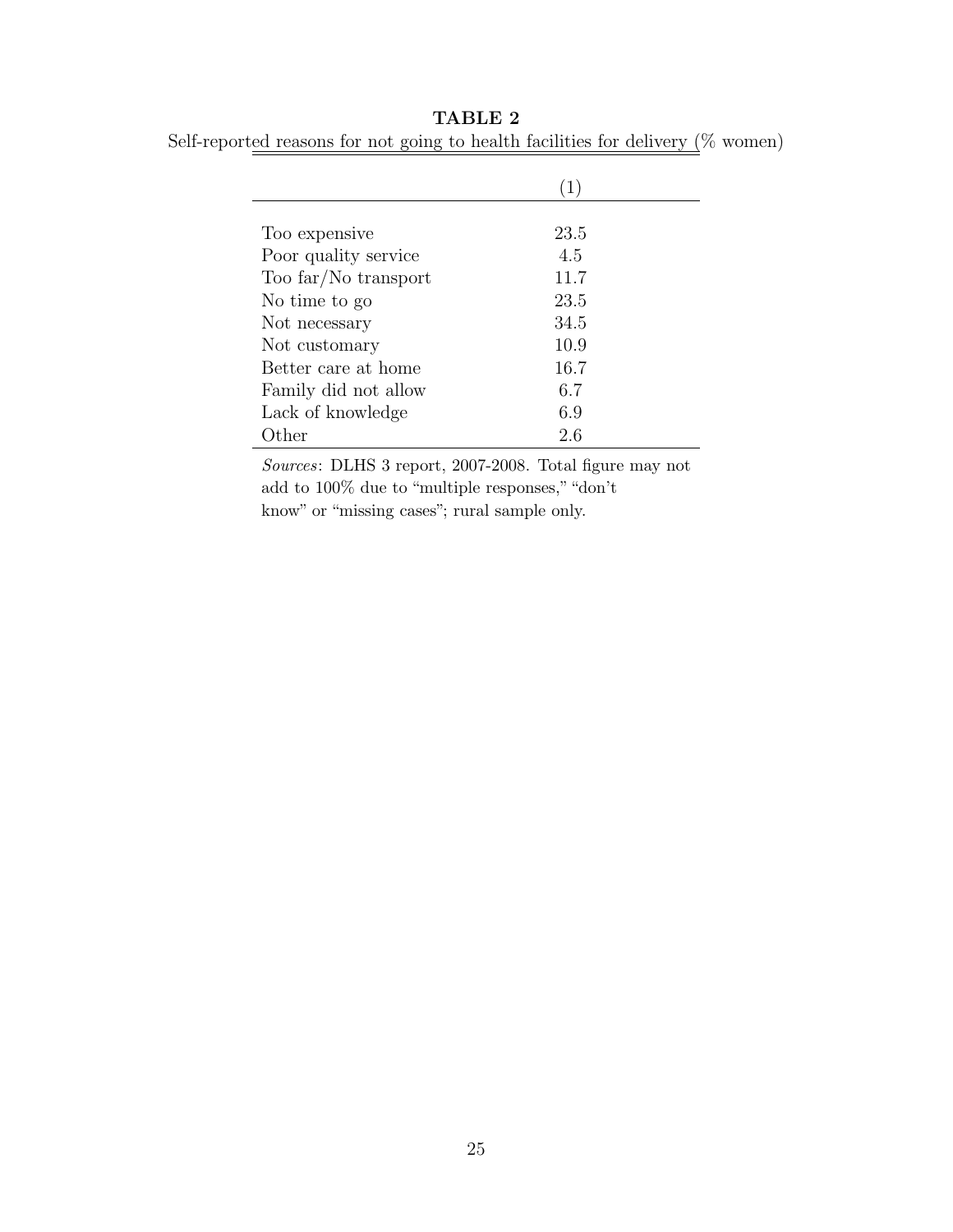|                       | In-facility births                  |                                             |                        |                        |
|-----------------------|-------------------------------------|---------------------------------------------|------------------------|------------------------|
|                       | <b>LPM</b><br>LPM<br>Probit<br>M.E. |                                             | Probit<br>M.E.         |                        |
|                       | (1)                                 | $\left( 2\right)$                           | (3)                    | (4)                    |
| DIST(km)              | $-0.005***$                         | $-0.002***$                                 | $-0.005***$            | $-0.003***$            |
| Access to road        | $0.035***$                          | $(0.0004)$ $(0.003)$<br>$0.019***$          | (0.0004)<br>$0.038***$ | (0.0003)<br>$0.019***$ |
| Own motorized vehicle | $0.068***$                          | $(0.006)$ $(0.004)$ $(0.007)$<br>$0.057***$ | $0.066***$             | (0.004)<br>$0.053***$  |
|                       | (0.011)                             | (0.010)                                     | (0.011)                | (0.010)                |
| District fixed-effect | $\rm No$                            | Yes                                         | N <sub>o</sub>         | Yes                    |
| r2                    | 0.27                                | 0.36                                        | 0.22                   | 0.32                   |
| N                     | 158897                              | 158897                                      | 158897                 | 158897                 |

|                                                             | <b>TABLE 3</b> |  |
|-------------------------------------------------------------|----------------|--|
| Effect of distance on institutional delivery in rural India |                |  |

Notes: Robust standard errors, clustered by district, are presented in parentheses. Columns (1) and (2) report coefficients from Linear Probability Model (LPM), while columns (3) and (4) report marginal effects (M.E.) from Probit model. All regressions adjust for caste, religion, mother's age at birth, mother's education, wealth quintile, JSY receipt, and year of birth dummies. Distance is continuous and is measured in kilometers. All results are adjusted for population weighting and survey design. \*\*\*  $p < 0.01$ , \*\*  $p < 0.05$ , \*  $p < 0.10$ ,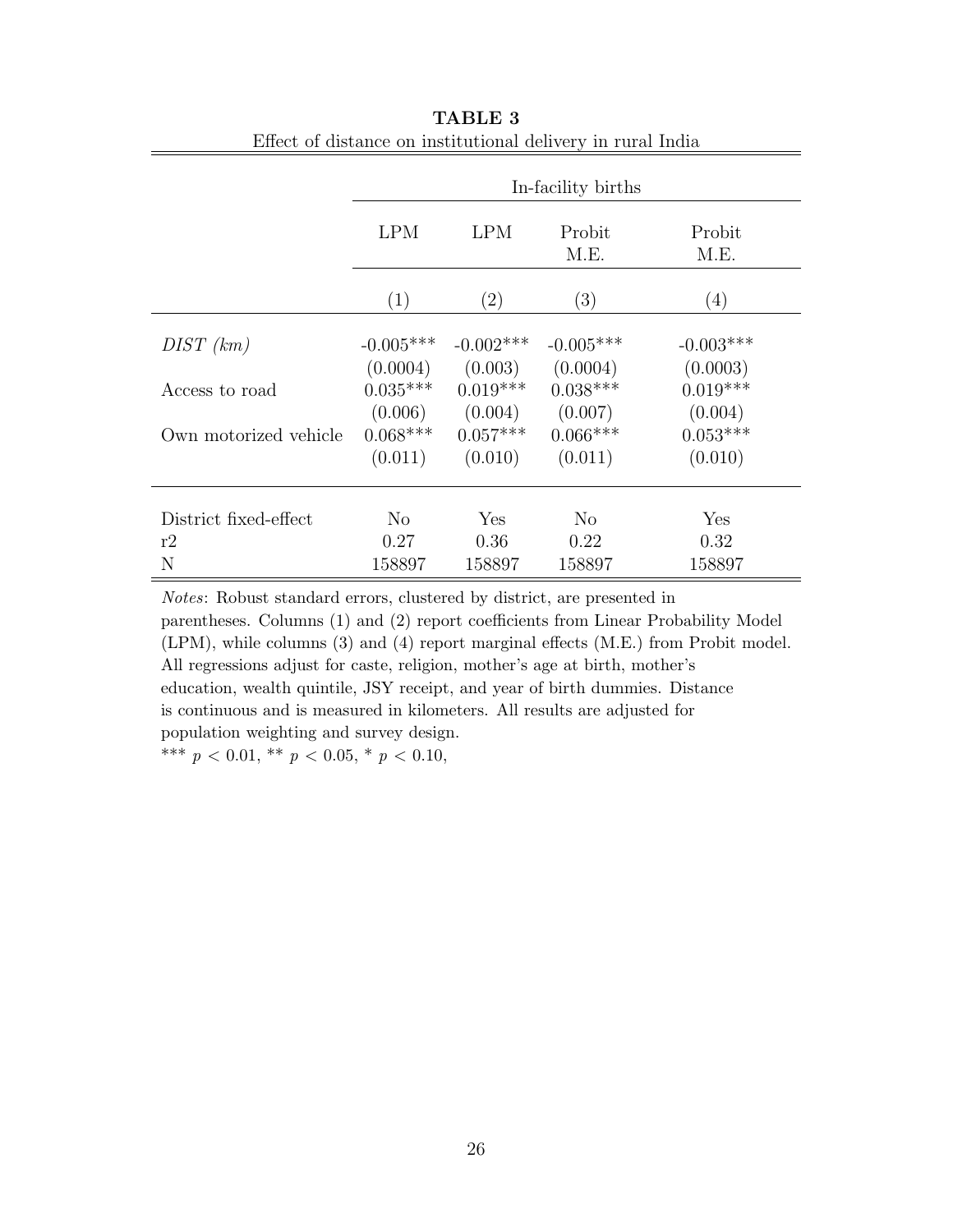|                         | In-facility births |             |                    |                   |
|-------------------------|--------------------|-------------|--------------------|-------------------|
|                         | Below poverty line |             | Mother's education |                   |
|                         | N <sub>o</sub>     | Yes         | < 5                | > 5               |
|                         | (1)                | (2)         | (3)                | $\left( 4\right)$ |
| DIST(km)                | $-0.002***$        | $-0.003***$ | $-0.002***$        | $-0.003***$       |
|                         | (0.0003)           | (0.0005)    | (0.0003)           | (0.0005)          |
| Access to road          | $0.021***$         | $0.018***$  | $0.022***$         | 0.010             |
|                         | (0.005)            | (0.006)     | (0.004)            | (0.007)           |
| Own motorized transport | $0.058***$         | $0.007***$  | 0.021              | $0.073***$        |
|                         | 0.011              | (0.029)     | (0.018)            | (0.013)           |
|                         |                    |             |                    |                   |
| District fixed-effect   | Yes                | Yes         | Yes                | Yes               |
| Ν                       | 104608             | 54289       | 104948             | 52288             |

TABLE 4 Probit estimates of institutional delivery - by poverty status and mother's education

Notes: Robust standard errors, clustered by district, are presented in parentheses. All columns report marginal effects (M.E.) from Probit model. All regressions adjust for caste, religion, mother's age at birth, mother's education, wealth quintile, JSY receipt, and year of birth dummies. Distance is continuous and is measured in kilometers. BPL is below poverty line. All results are adjusted for population weighting and survey design. \*\*\*  $p < 0.01$ , \*\*  $p < 0.05$ , \*  $p < 0.10$ ,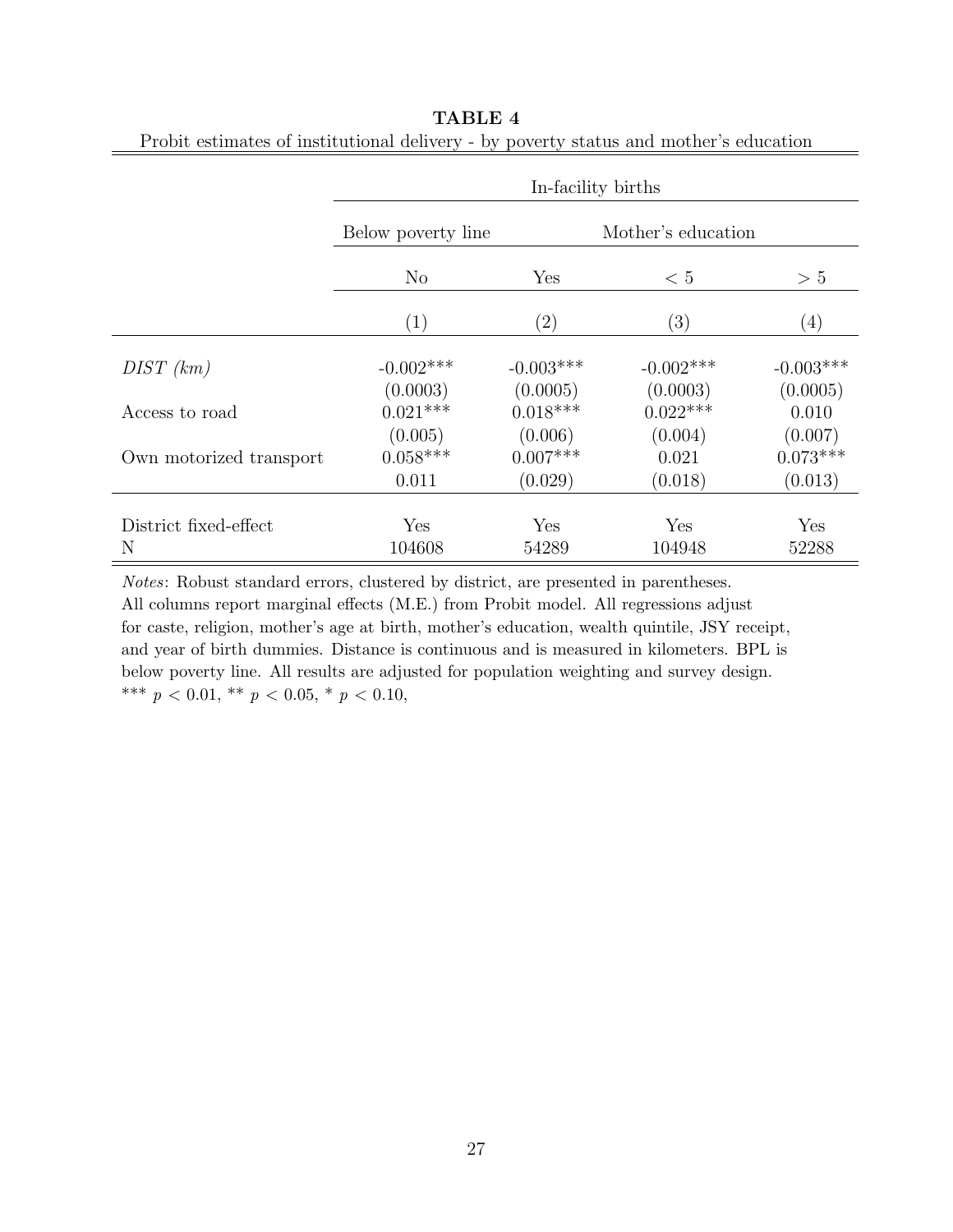|                                                                                                                             | In-facility births                 |                                  |                                   |
|-----------------------------------------------------------------------------------------------------------------------------|------------------------------------|----------------------------------|-----------------------------------|
|                                                                                                                             | <b>IV-LPM</b>                      | <b>IV-Probit</b>                 | 2SRI                              |
|                                                                                                                             | (1)                                | (2)                              | (3)                               |
| First-stage                                                                                                                 | $1.34***$                          | $1.34***$                        | $1.34***$                         |
| Distance to nearest health facility $(km)$                                                                                  | (0.087)<br>$-0.016***$<br>(0.002)  | (0.87)<br>$-0.016***$<br>(0.001) | (0.087)<br>$-0.017***$<br>(0.001) |
| Road access                                                                                                                 | 0.001                              | 0.004                            | 0.005                             |
| Own motorized vehicle                                                                                                       | (0.002)<br>$0.057***$<br>(0.010)   | (0.005)<br>$0.054***$<br>(0.009) | (0.002)<br>$0.055***$<br>(0.010)  |
| Weak IV identification test<br>Cragg-Donald Wald F statistic<br>Kleibergen-Paap Wald rk F statistic                         | 10689.56<br>238.34                 |                                  |                                   |
| Weak-instrument-robust inference<br>Anderson-Rubin Wald test, $F(1,588)$<br>Stock-Wright LM S statistic, $Chi\text{-}sq(1)$ | 175.72(p<0.000)<br>129.43(p<0.000) |                                  |                                   |
| District fixed-effect<br>N                                                                                                  | Yes<br>158897                      | Yes<br>158897                    | Yes<br>158897                     |

TABLE 5 Marginal effects on institutional delivery from 2SRI, IV Probit and IV Linear Probability Model (LPM)

Notes: Robust standard errors, clustered by district, are presented in parentheses. Columns  $(1)$  &  $(2)$  report predicted probabilities. In the IV-Probit and IV-LPM, distance to closest health facility was instrumented by PCA index of distances to non-health infrastructures (defined in text).

\*\*\*  $p < 0.01$ , \*\*  $p < 0.05$ , \*  $p < 0.10$ ,